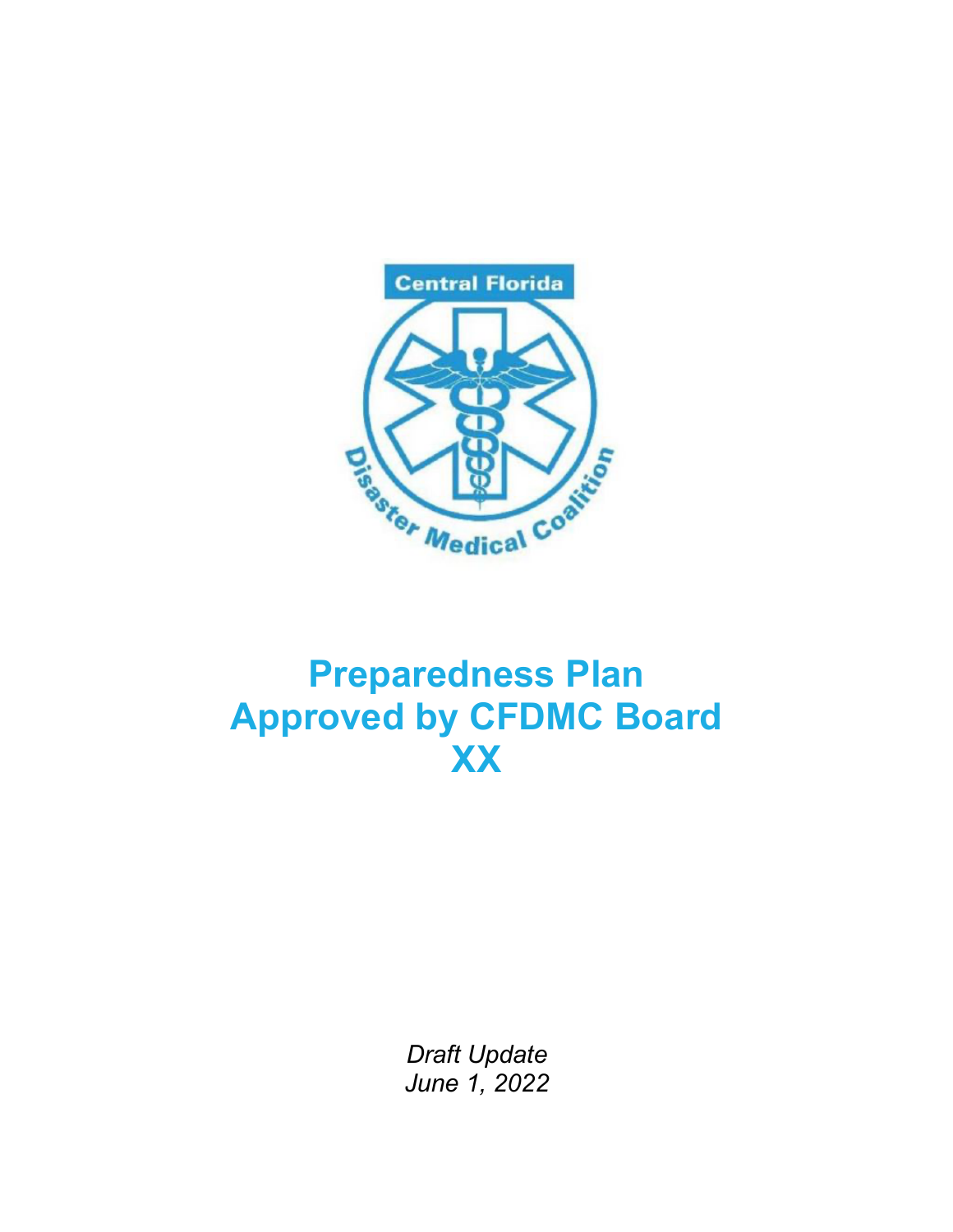#### **CENTRAL FLORIDA DISASTER MEDICAL COALITION PREPAREDNESS PLAN/PROMULGATION LETTER**

# **Table of Contents**

| 1.0 |                                                                            |  |
|-----|----------------------------------------------------------------------------|--|
| 1.1 |                                                                            |  |
| 1.2 |                                                                            |  |
| 1.3 |                                                                            |  |
| 2.0 |                                                                            |  |
| 2.1 |                                                                            |  |
| 2.2 |                                                                            |  |
| 2.3 |                                                                            |  |
| 2.4 |                                                                            |  |
| 2.5 |                                                                            |  |
| 2.6 |                                                                            |  |
| 2.8 |                                                                            |  |
| 2.9 |                                                                            |  |
| 3.0 |                                                                            |  |
| 3.1 |                                                                            |  |
| 3.2 |                                                                            |  |
| 3.3 |                                                                            |  |
| 3.4 |                                                                            |  |
| 3.5 |                                                                            |  |
| 3.6 | Children, Pregnant Women, Seniors, Individuals with Access, and Functional |  |
| 4.0 |                                                                            |  |
| 4.1 |                                                                            |  |
| 4.2 |                                                                            |  |
| 4.3 |                                                                            |  |
| 4.4 |                                                                            |  |
| 4.5 |                                                                            |  |
| 4.6 |                                                                            |  |
| 5.0 |                                                                            |  |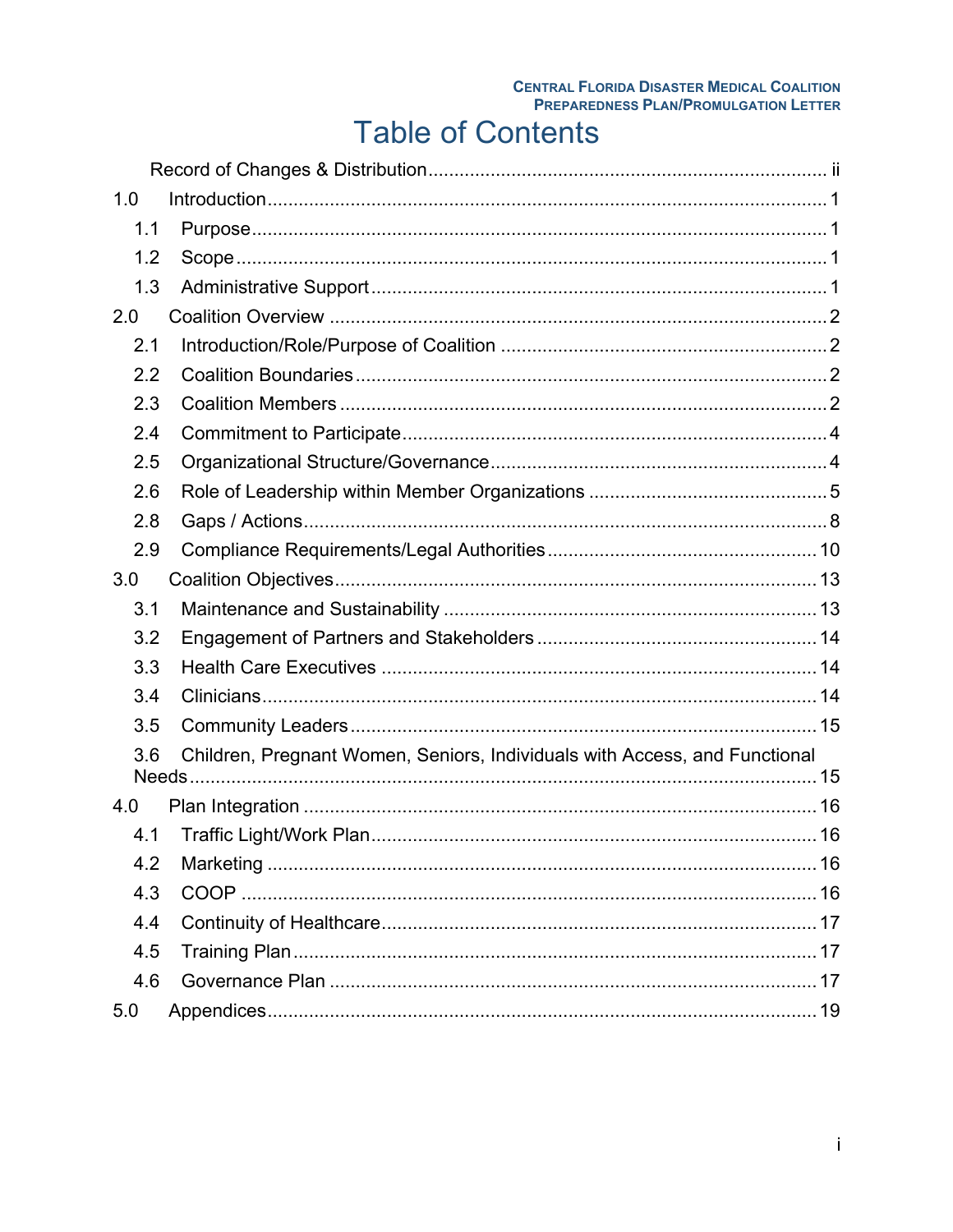#### **RECORD OF CHANGES & DISTRIBUTION**

| <b>Changes</b>                                   | <b>Distribution</b>                                       |
|--------------------------------------------------|-----------------------------------------------------------|
| Original plan drafted April 2018                 | Distributed to CFDMC Members for comment<br>in April 2018 |
| Submitted to Board for approval<br>on<br>6/16/18 | Posted to Website on 6/29/18                              |
| Annual update approved by Board on<br>6/18/19    | Updated plan posted to website on 6/20/19                 |
| Annual update drafted May 2020                   | Distributed to CFDMC Members for comment<br>in May 2020   |
| Annual update approved by board on<br>6/16/20    | Updated plan posted to website on 6/30/20                 |
|                                                  | Draft sent to members in May 2021                         |
| Annual update based on HVA/JRA<br>updates        | Approved by Board 6/15/21                                 |
|                                                  | Posted to website 6/16/21                                 |
|                                                  | Draft send to members 6/1/22                              |
| Annual update based on HVA/JRA<br>updates        | Approved by Board XX                                      |
|                                                  | Posted to website XX                                      |
|                                                  |                                                           |
|                                                  |                                                           |
|                                                  |                                                           |
|                                                  |                                                           |
|                                                  |                                                           |
|                                                  |                                                           |
|                                                  |                                                           |
|                                                  |                                                           |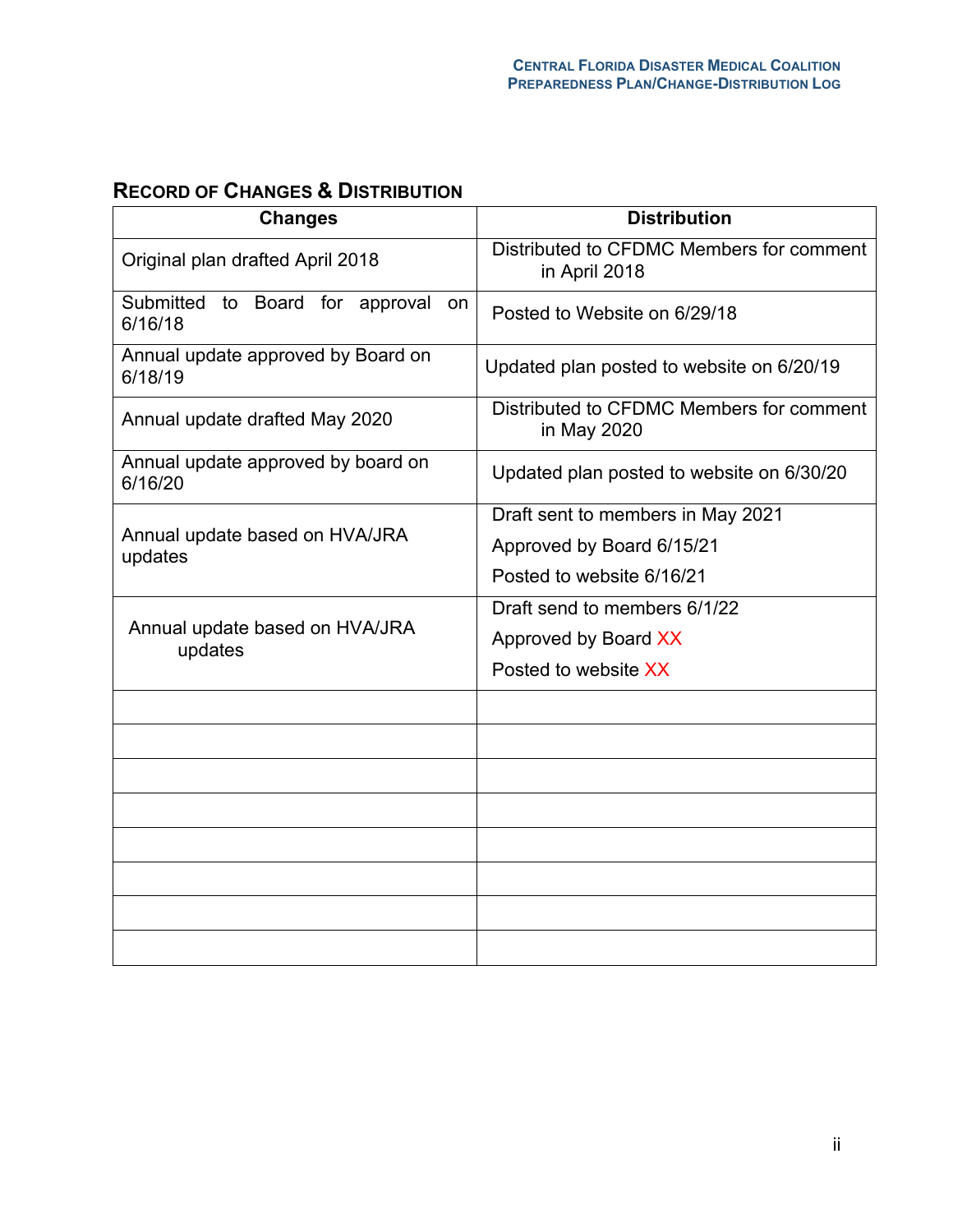# **1.0 Introduction**

#### **1.1 Purpose**

The mission of the CFDMC is to develop and promote healthcare emergency preparedness and response capabilities in the East Central Florida Domestic Security Task Force Region 5 (RDSTF Region 5). CFDMC does this through facilitation with healthcare organizations and other key partners to work collaboratively to build, strengthen, and sustain a healthcare preparedness and response system in the region. The overarching goal is to assist Emergency Management and Emergency Support Function 8 (ESF-8) with the National Preparedness Goals mission areas: Prevention, Protection, Mitigation, Response, and Recovery as it relates to healthcare disaster operations. The purpose of this plan is to outline the preparedness activities of the CFDMC.

#### **1.2 Scope**

This plan applies to the CFDMC and its nine counties and does not supersede the authorities or any plans of the participating entities. This plan achieves the capability as defined in the 2017-2022 Health Care Preparedness and Response Capabilities, Capability 1, Objective 3: Develop a Health Care Coalition Preparedness Plan.

#### **1.3 Administrative Support**

The original plan was submitted to the working group for their review and distributed to the membership for a 30-day review period for comments (April 1-30, 2018). Upon receipt of comments, the plan was updated and submitted to the working group for final acceptance by May 30, 2018. This plan had minor updates in June 2019 and was reviewed and approved by the Board on June 18, 2019. Additional minor changes were made in 2019, 2020, and 2021. 2022 other preparedness plans such as COOP folded into this document. The plan is a living document and will be reviewed after exercises and real-world incidents and updated as needed. Any new gaps should be identified and strategies to mitigate those gaps addressed in this plan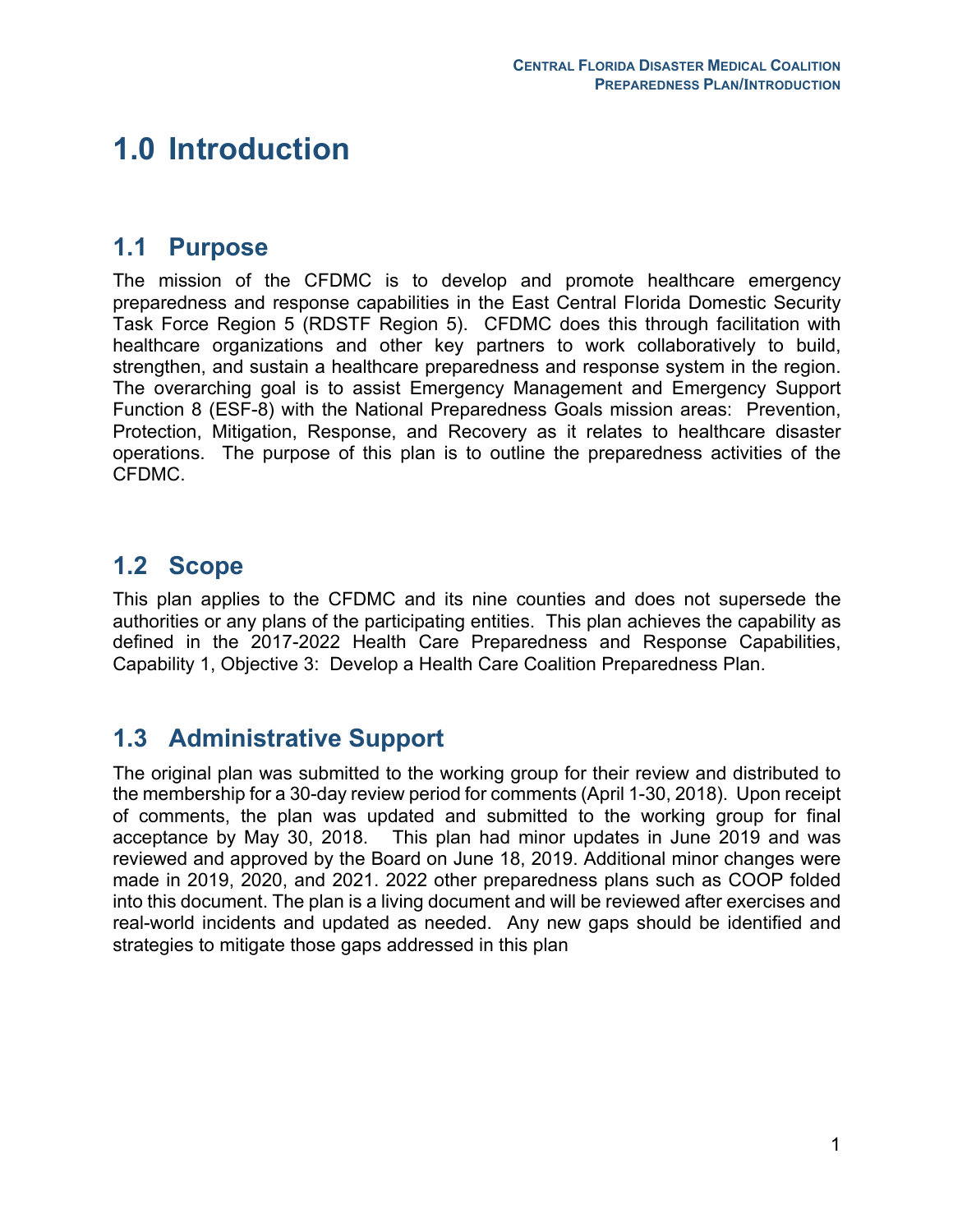## **2.0 Coalition Overview**

### **2.1 Introduction/Role/Purpose of Coalition**

The mission of the CFDMC is to develop and promote healthcare emergency preparedness and response capabilities in the region. The major goals of the CFDMC include the following:

- Facilitate information sharing among participating CFDMC members and jurisdictional authorities to promote common situational awareness;
- Facilitate resource support by expediting the mutual aid process or other resource sharing arrangements among CFDMC members and support the request and receipt of assistance from local, state, and federal authorities;
- Facilitate the interface between the CFDMC and appropriate jurisdictional authorities to establish effective support for healthcare system resiliency and medical surge; and
- Build and/or strengthen local health capacity and capabilities prior to, during, and after a disaster or emergency.

#### **2.2 Coalition Boundaries**

The CFDMC serves the East Central Florida Domestic Security Task Force Region 5 (RDSTF Region 5), and includes the following nine counties: Brevard, Indian River, Lake, Martin, Orange, Osceola, Seminole, St. Lucie, and Volusia.

Individuals and organizations working collaboratively across a spectrum of disciplines to develop and maintain disaster health and medical capabilities will help to clarify roles, responsibilities, and assumptions about response and recovery. Collaboration will help facilitate interoperability while leveraging existing capacity inherent throughout organizations and communities across the region. At the same time, collaboration will minimize redundant work and other inefficiencies and maximize resources. The CFDMC works closely with the ESF-8 lead agencies within the region.

#### **2.3 Coalition Members**

A coalition should include a diverse membership to ensure a successful whole community response. If segments of the community are unprepared or not engaged, there is greater risk that the healthcare delivery system will be overwhelmed. The value of the CFDMC as a coalition is the resources represented in the collective capacity of its members. This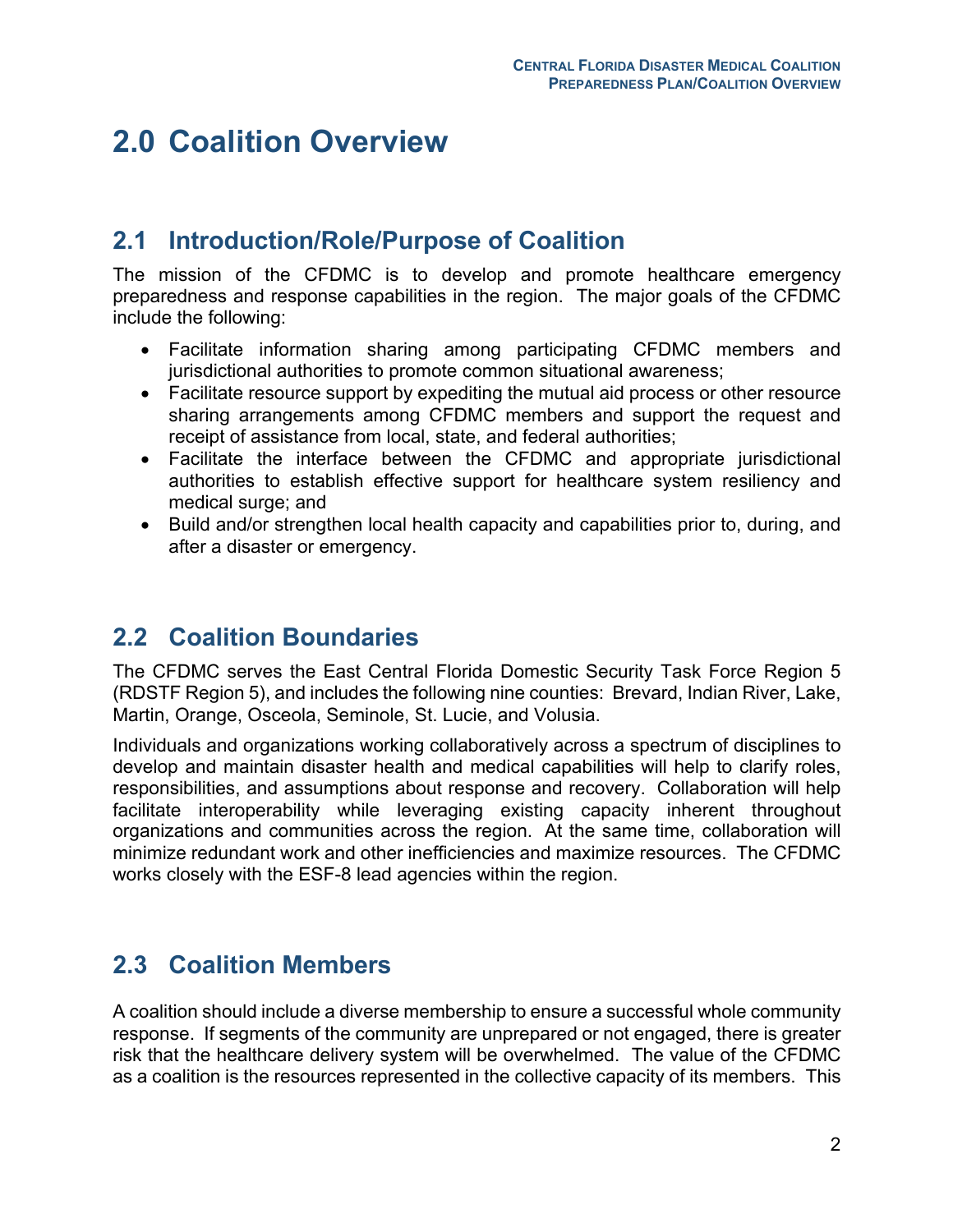broad membership allows the Coalition to influence a higher level of disaster health and medical capability throughout organizations and communities across the region.

The CFDMC has members from the following types of agencies and facilities:

| <b>Acute Care Hospitals</b>             | <b>Hospital Associations</b>           |
|-----------------------------------------|----------------------------------------|
| <b>Ambulance Services</b>               | <b>Hospital Systems</b>                |
| <b>Assisted Living Facilities</b>       | <b>Kidney Centers</b>                  |
| Aviation                                | Laboratories                           |
| <b>Behavioral Health Agencies</b>       | <b>Medical Doctors</b>                 |
| Council on Aging                        | <b>Medical Examiners</b>               |
| <b>County Health Departments</b>        | <b>Medical Reserve Corp</b>            |
| <b>Crisis Response Teams</b>            | <b>Municipalities</b>                  |
| Department of Children and Families     | <b>Nursing Services</b>                |
| Education                               | <b>Outpatient Healthcare Providers</b> |
| <b>Emergency Management</b>             | Pharmacies                             |
| <b>Emergency Medical Services (EMS)</b> | <b>Rehabilitation Services</b>         |
| <b>Environmental Services</b>           | <b>Skilled Nursing Homes</b>           |
| <b>Fire Departments/Fire Rescues</b>    | <b>Surgery Centers</b>                 |
| <b>Funeral Homes</b>                    | <b>Universities</b>                    |
| Home Health                             | Vendors                                |
| Hospice                                 | Non-Governmental Organizations         |

Highlighted agencies are core members (The Coalition's contract with DOH specifies core members as acute care hospitals, EMS, emergency management offices, county health departments, and nursing homes.

A complete membership list as of April 30, 2022, shows 2,130 Members Representing 748 Organizations and is available at http://www.centralfladisaster.org/about (click on Our Members button). This list is updated monthly. CFDMC classifies members using the ASPR member classifications.

The CFDMC also recognizes the 17 provider types in the following list identified in the CMS rule. Future recruitment will target those providers and/or counties underrepresented in the membership.

#### 1. Hospitals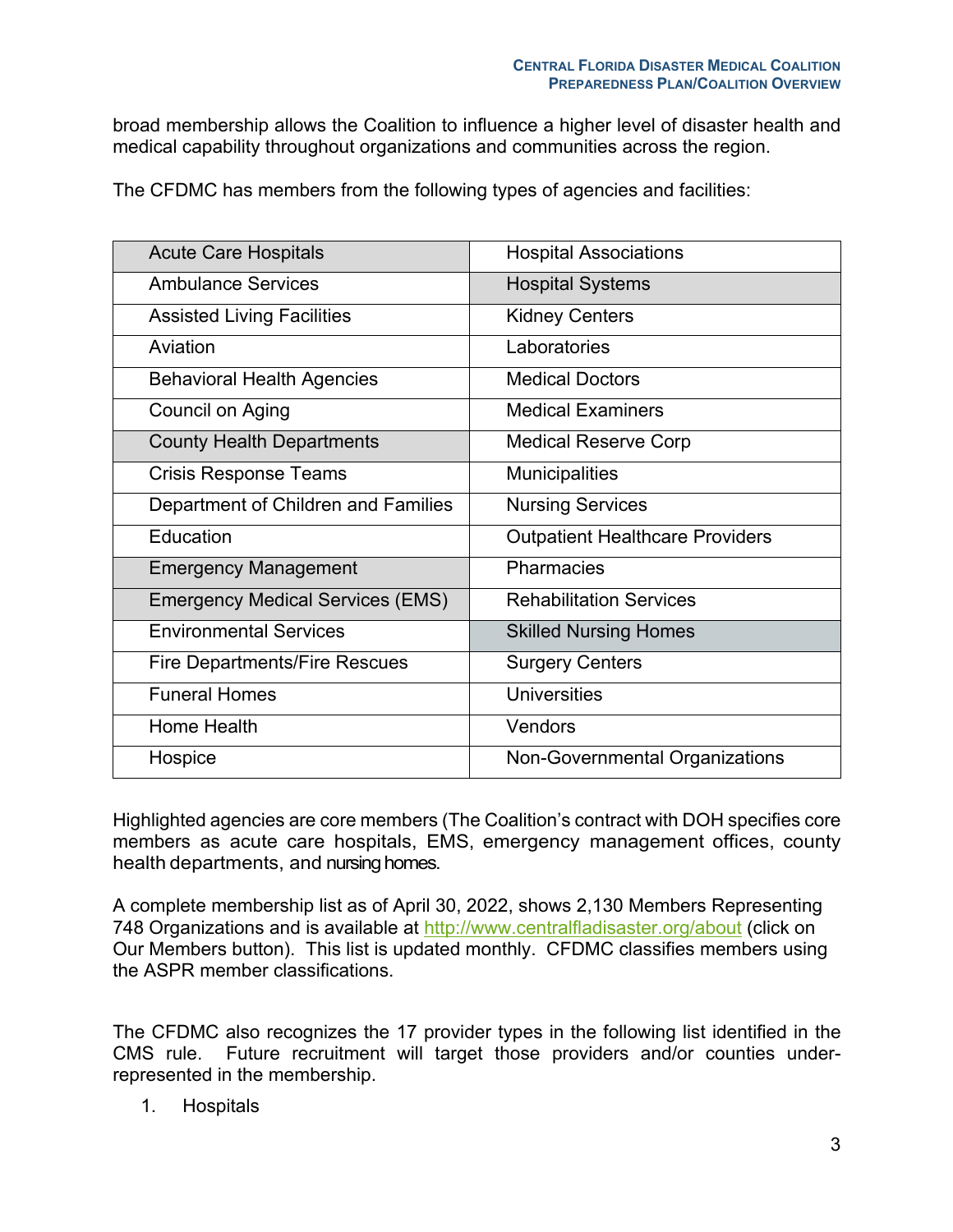- 2. Critical Access Hospitals (CAHs)
- 3. Rural Health Clinics (RHCs) & FQHCs
- 4. Long-Term Care Facilities (Skilled Nursing Facilities (SNF))
- 5. Home Health Agencies (HHAs)
- 6. Ambulatory Surgical Centers (ASCs)
- 7. Hospice
- 8. Inpatient Psychiatric Residential Treatment Facilities (PRTFs)
- 9. Programs of All-Inclusive Care for the Elderly (PACE)
- 10. Transplant Centers
- 11. Religious Nonmedical Health Care Institutions (RNHCIs)
- 12. Intermediate Care Facilities for Individuals with Intellectual Disabilities (ICF/IID)
- 13. Clinics, Rehab. Agencies, & Public Health Agencies as Providers of Outpatient Physical Therapy & Speech Language Pathology Services Comprehensive
- 14. Outpatient Rehabilitation Facilities (CORFs)
- 15. Community Mental Health Centers (CMHCs)
- 16. Organ Procurement Organizations (OPOs)
- 17. End-Stage Renal Disease (ESRD) Facilities

#### **2.4 Commitment to Participate**

The Board of Directors meets at a minimum at least quarterly, either face-to-face or virtually. A face-to-face meeting or virtual is held at least quarterly for all members, with one of the meetings held as a day-long conference. Board of Directors who are absent for more than one-quarter of the meetings or for three (3) consecutive meetings during a term of appointment may be replaced upon a majority vote of the Executive Committee Members and the Board Chair. Board of Directors who must miss a meeting may delegate an alternate to participate on their behalf and must provide written notice to the Executive Committee delegating their voting privileges to the designee.

All CFDMC members are asked to review and sign the CFDMC Charter and the Code of Conduct upon joining the Coalition. The CFDMC Charter and Code of Conduct are included in the CFDMC Board Bylaws and the Board reviews this annually. The Coalition has also posted member benefits and expectations to the website.

Approval of this plan and other items presented to the CFDMC will be handled as follows. The plan and any supporting documents will be distributed to members to allow for their input with any comments or concerns. Any input received will be reviewed by the Executive Committee and Board of Directors with appropriate approval via voting on an agenda item at a scheduled Board meeting.

#### **2.5 Organizational Structure/Governance**

The CFDMC Governance policies are updated annually and were last approved on April 20, 2021, and is scheduled for update on June 21, 2022. The current approved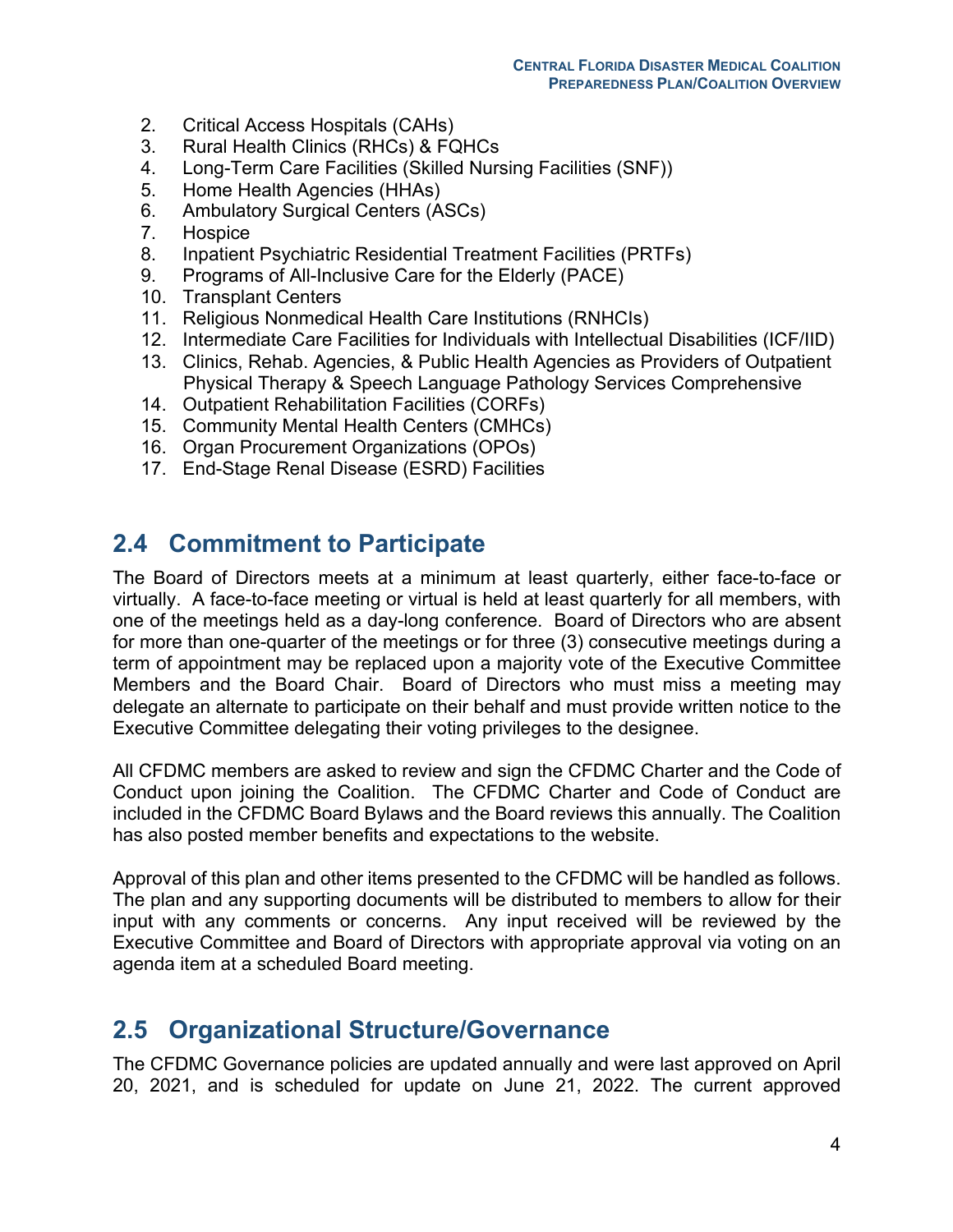governance document is located at http://www.centralfladisaster.org/members (click on Our Members button). The document includes the following sections:

- CFDMC Bylaws
- Charter / Code of Ethics
- Board Nominations / Elections Process
- Board Onboarding Process
- Member Recruitment and Onboarding
- Communication
- Financial Policies and Processes
- Special Projects Funding Process
- Conflict Resolutions
- Vendor Selection Process
- Independent Capacity of Contractor Attestation
- Vendor Exhibit Policy
- Public Access to Records Policy
- Document Retention & Destruction Policy
- HIPPA & Attestation
- Social Media Policy
- Travel Policy
- Employment Policies

#### **2.6 Role of Leadership within Member Organizations**

Membership in the CFDMC is open to all interested, applicable, and relevant parties. Individual members are solicited through various means. All members must complete the CFDMC Charter and Code of Ethics to join. There is no formal approval process for membership from either the Coalition or the organization; all interested parties are welcome from the designated essential partner groups and all other stakeholders. The CFDMC Executive Committee and Board of Directors include the RDSTF Health Co-Chairs, and executive leaders and clinical leaders from all core member groups and are representative of all membership groups.

### **2.7 Risks**

It was the consensus of our partners that CFDMC use information from each county, along with additional input from all Coalition members, to develop a regional Hazard Vulnerability Analysis (HVA) and Jurisdictional Risk Analysis (JRA). CFDMC utilized PHRAT, emPOWER, SVI, THIRA, and member surveys in the analysis.

PHRAT: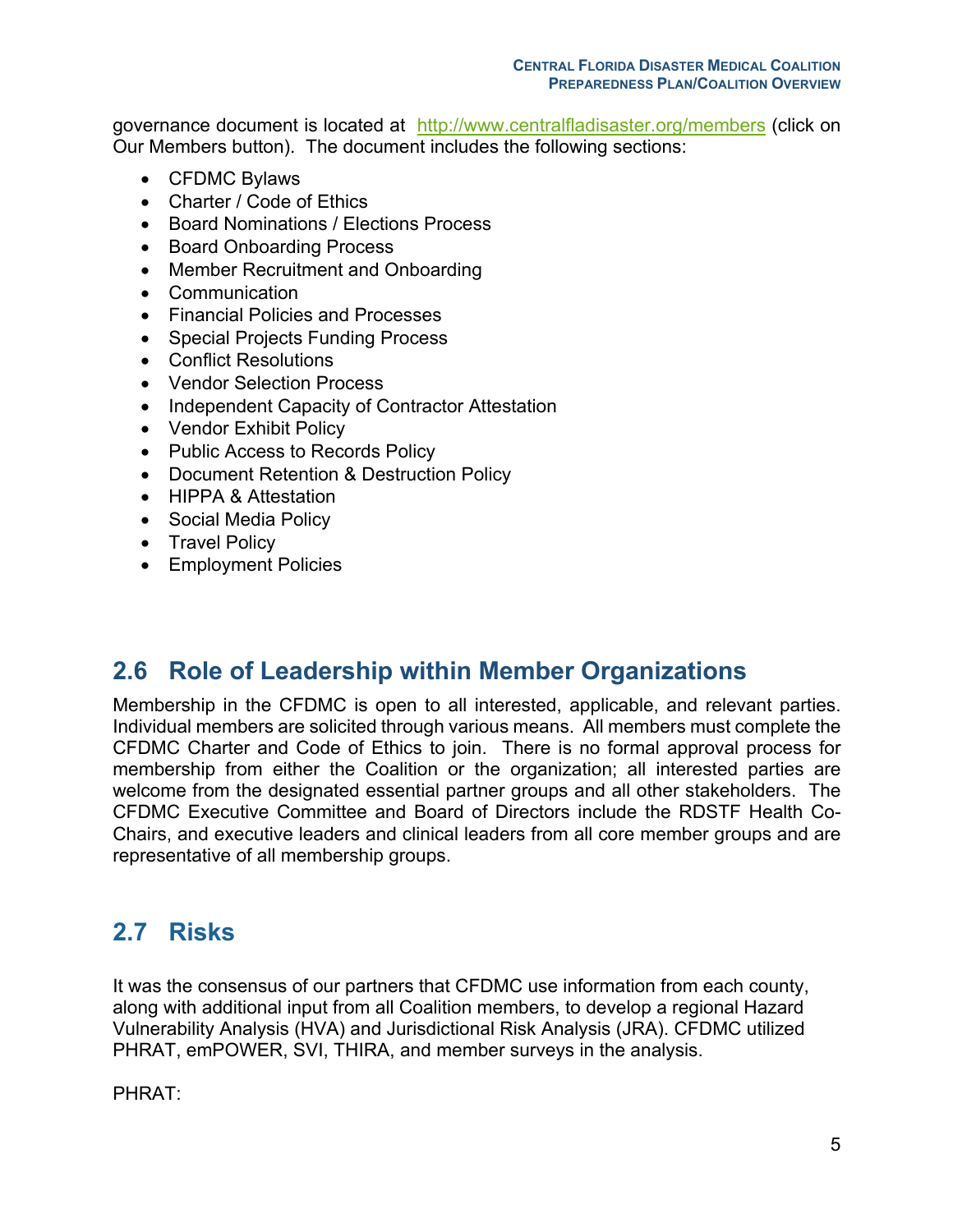CFDMC obtained a copy of each county's PHRAT as an input in preparing the regional HVA/JRA. The PHRAT Hazard Risk Indices showed the top risks across the region as:

- Cyber technical incidents (all counties included this in their top three risks)
- Large scale fires (eight included this in their top three risks)
- Water supply contamination (three counties included this in their top three risks)
- Biological disease outbreak (four counties included this in their top three risks)

The largest capability gaps identified were:

- Volunteer management (four counties ranked this as the highest gap)
- Community preparedness (three counties ranked this as the highest gap)
- Public health lab testing (one county ranked this as the highest gap)
- Medical/Material management and distribution (one county ranked this as the highest gap)

The often-identified resource readiness gaps identified by the counties were:

- Cyber technical incidents (five counties ranked this as the highest gap)
- Sewer failures (two counties ranked this as the highest gap)
- Mass population surge (one county ranked this as the highest gap)
- Hazardous materials-transportation (one county ranked this as the highest gap)

#### emPOWER:

Over 2.5 million Medicare beneficiaries rely on electricity-dependent medical equipment, such as ventilators, to live independently in their homes. Severe weather and other emergencies, especially those with long power outages, can be life-threatening for these individuals. The HHS emPOWER Map is updated monthly and displays the total number of at-risk electricity-dependent Medicare beneficiaries in a geographic area, down to the ZIP Code. In December 2021 and June 2022, the Coalition downloaded the emPOWER data for each county, and provided these to county emergency management and ESF-8 leads. We discussed how the counties use these data and the consensus was that the de-identified data provide limited data of use in planning. This was reported to and discussed during a Healthcare Coalition Task Force call and with the ASPR project officer.

#### SVI:

In preparing for and responding to disasters, a number of factors, including poverty, lack of access to transportation, and crowded housing may weaken a community's ability to prevent human suffering and financial loss in a disaster. These factors are known as social vulnerabilities.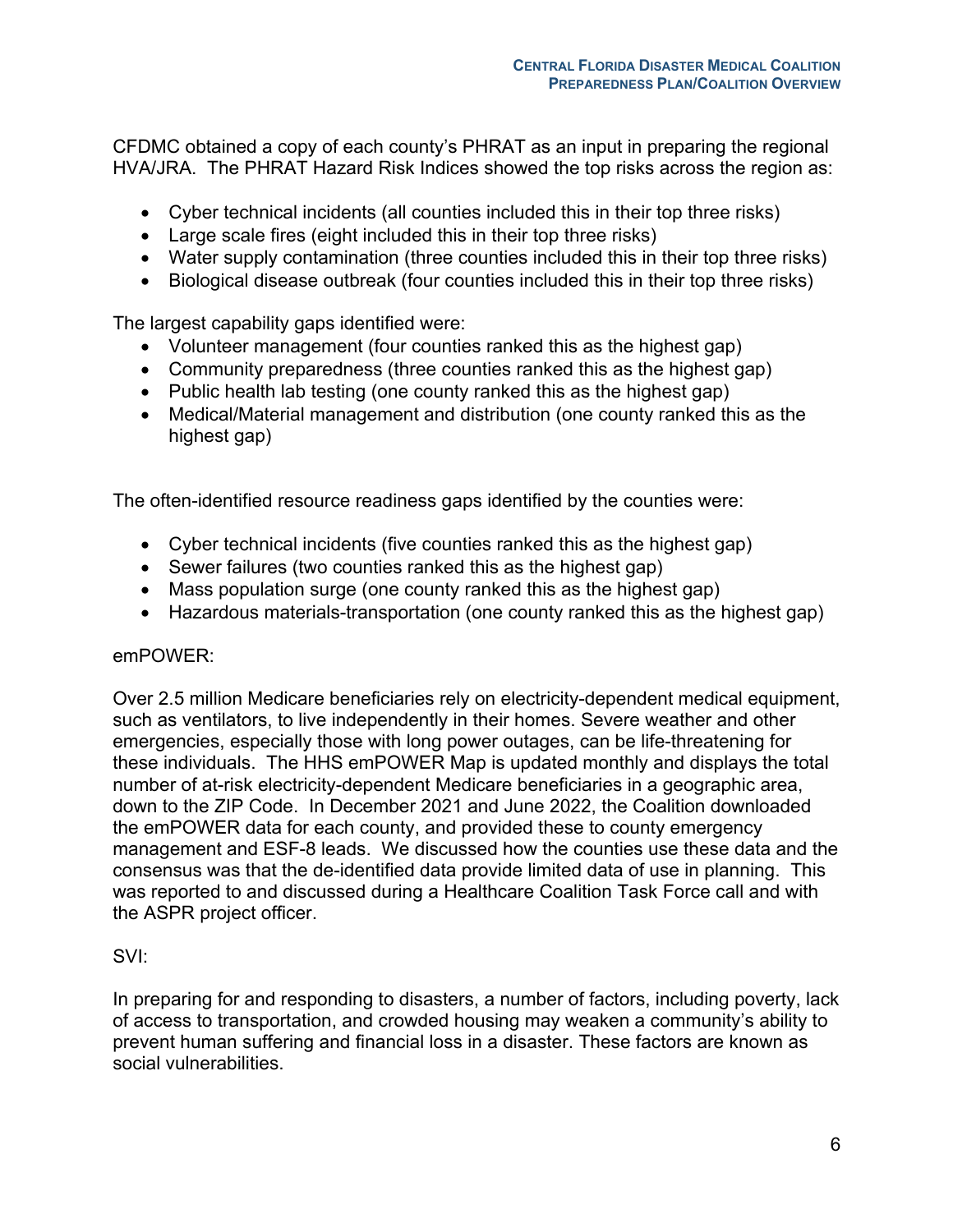Annually, CFDMC pulls the CDC Social Vulnerability Index (SVI) data and shares the data with county emergency management and ESF-8 leads. CFDMC downloaded raw data available for 2018, the latest available county level assessment data. The data were downloaded and shared with county emergency management and ESF-8 on June 1, 2022.

The SVI vulnerability scores range from 0 (lowest risk) to 1 (highest risk). The SVI vulnerability scores for the nine counties in Region 5 are:

- Volusia: 0.5896 (moderate level of vulnerability)
- Lake: 0.6517 (moderate to high level of vulnerability)
- Seminole: 0.1786 (low level of vulnerability)
- Orange: 0.6909 (moderate to high level of vulnerability)
- Osceola: 0.8551 (high level of vulnerability)
- Brevard: 0.4266 (low to moderate level of vulnerability)
- Indian River: 0.4769 (low to moderate level of vulnerability)
- St. Lucie: 0.7676 (high level of vulnerability)
- Martin: 0.4416 (low to moderate level of vulnerability)

#### Regional THIRA:

During December 2021, the Coalition participated in the 2021 RDSTF 2021 Stakeholder Preparedness Review (SPR). The SPR is an annual three-step self-assessment of a community's capability levels based on the capability targets identified in the THIRA. CFDMC participated in this process with its community partners, which is an input to the regional THIRA. The THIRA helps communities understand their risks and determine the level of capability they need in order to address those risks. The outputs from the SPR lay the foundation for determining a community's capability gaps. The top threats identified were:

- **Hurricanes**
- Active shooters
- Cyber attacks

#### Member Survey:

On April 26, 2022, CFDMC sent a survey to all Coalition members requesting input in assessing threats, risks and capability gaps. Members were given 30 days to respond, and the Coalition received thirty nine (39) responses. The results are summarized below:

#### Threat/Impact:

Coalition members identified the threats below as most likely to occur:

- 1. Hurricane (64% of respondents)
- 2. Cyber (56% of respondents)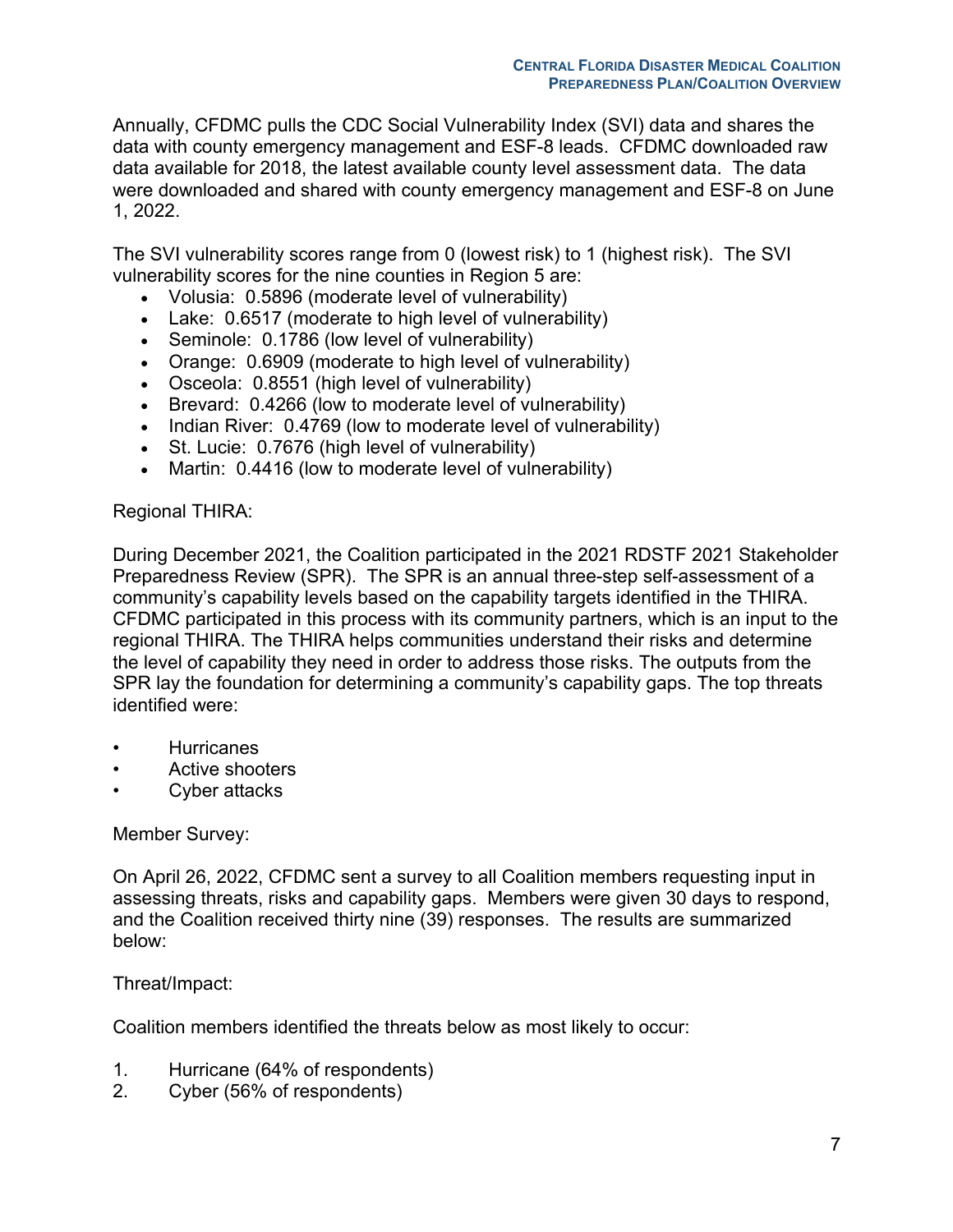- 3. Temperature Extremes (54% of respondents)
- 4. Active Shooter (53% of respondents)
- 5. Pandemic (49% of respondents)

Coalition members also identified threats below as those that would have the most severe impact:

- 1. Hurricane (77% of respondents)
- 2. Pandemic (69% of respondents)
- 3. Nuclear Terrorism (66% of respondents)
- 4. Biological Attack (64% of respondents)
- 5. Tornado (63% of respondents)

Coalition members also identified threats with most severe impact. In all but one of the above, the majority felt these events would have a high impact. For Extreme Temperatures, the majority rated this type of event as having a moderate impact. Other events members rated as having a high impact include tornados, biological attacks, radiological attacks and nuclear terrorism attacks.

## **2.8 Gaps / Actions**

Capability Gaps:

Members identified the following as the highest priority capability gaps:

#1 – Ensure Preparedness is Sustainable (2.64 weighted average)

#2 – Train and Prepare the Health and Medical Workforce (2.59 weighted average)

#3 – Develop Strategies to Protect Healthcare Information Systems and Networks (2.51 weighted average)

#4 – Maintain Access to Non-Personnel Resources (2.49 weighted average)

#5 - Develop and Coordinate Healthcare Organization Response Plans (2.49 weighted average)

See Appendix C for detailed survey results.

Most Important Actions:

The following themes were identified by members as the most important things the Coalition can do to address these gaps:

- Continue to train and exercise the health and medical
- Continue to provide resources and coordinate preparedness planning:
- Continue to ensure communication and information sharing:
- Include private sector and other partners in preparedness planning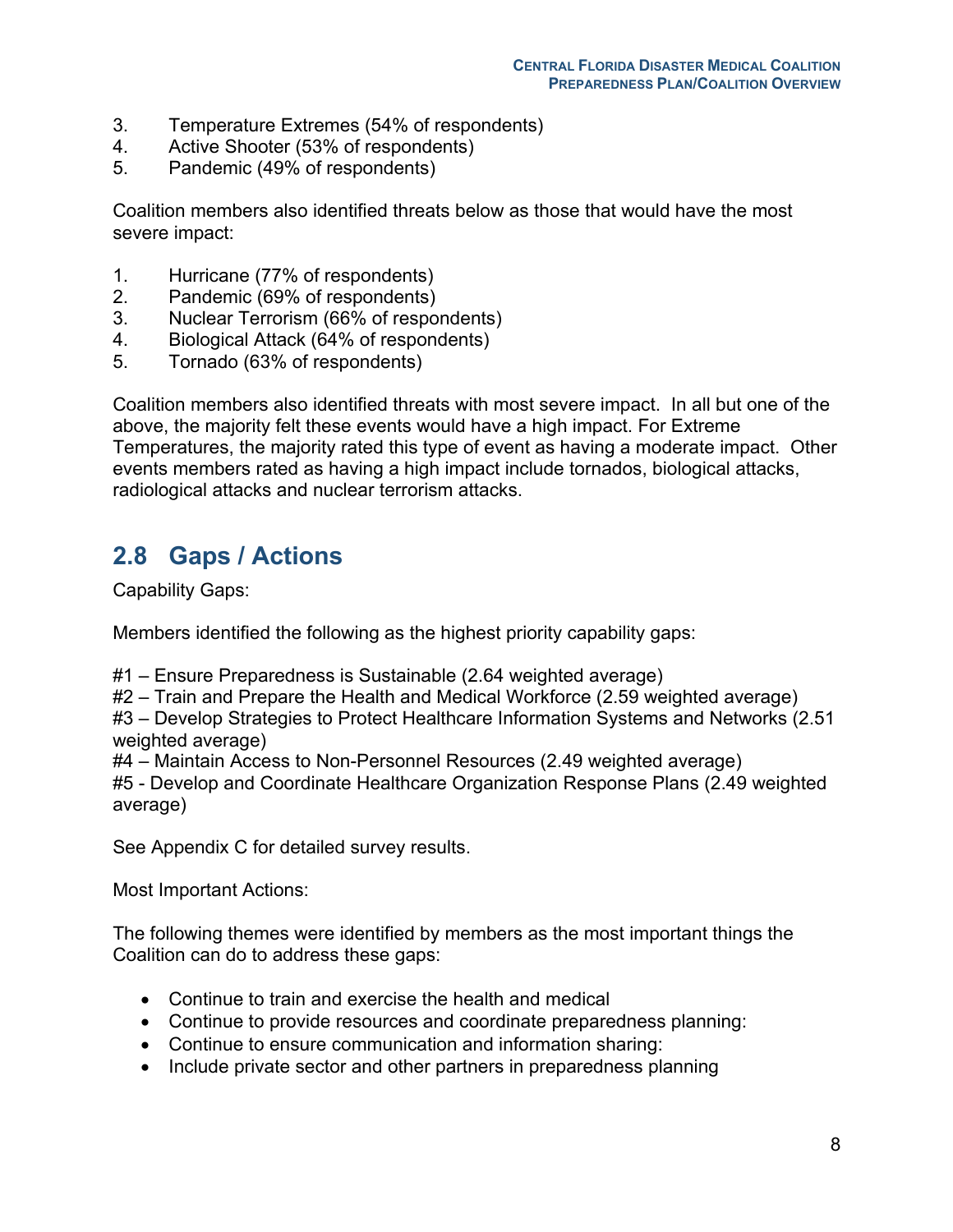No other resources were used in preparing the HVA or JRA.

Actions Taken:

The Coalition was already actively addressing most of the issues identified through the HVA and JRA in its Preparedness Plan, Operations Plan, and the annual work plan. Actions over the coming two years include:

• Continue to train and exercise the health and medical workforce: An annual training needs assessment is conducted with members and results are used to identify and provide the highest priority trainings. We will also use lessons learned from event and exercise after action reports to identify and provide needed training. CFDMC also provides supports a myriad of drills and exercises each year. The Coalition organizes an annual regional hospital mass casualty full-scale exercise which also serves as the required federal MRSE exercise. Additionally, we work with county emergency managers to sponsor three (3) drills each year open to all members. In January, the Great Tornado Drill is used to exercise shelter in place plans. In May , the Operation Generate Confidence drill is used to test generators in preparation for hurricane season. In September, the Operation Protect & Secure drill tests lockdown plans in response to an active shooter threat. A weather-related tabletop is also held during our annual conference each December. The Coalition also uses tabletop exercises to draft plans, uses functional drills to test components of plans, and incorporates plans into full-scale exercises. Examples of the use of these drills in our preparedness efforts include the Burn Center Annex, the Disaster Behavioral Health Plan, the Alternate Care Site Plan, the Family Assistance Center Plan, and the Regional Trauma Coordination Plan.

• Continue to provide resources and coordinate preparedness planning: CFDMC facilitates the development of many regional plans (including the CFDMC response plan and annexes such as Infectious Disease, Pediatrics, Mass Fatality, Burn Care, Trauma Care, Family Assistance Center, Disaster Behavioral Health, and others. All plans are updated annually, and members are given a 30 day period to review and provide input on the plan updates. The Coalition posts regional, state and national plans on the Coalition website under Resources. The Coalition provides planning resources (such as templates) to members, and offers a workshop and a software program to create and update member organization Continuity of Operations Plans. In July 2022, we will begin offering workshops and a software program to help member organizations create an emergency operations plan/CEMP.

• Continue to ensure communication and information sharing: This is a high priority for the Coalition. In 2021, we began a regional communications pilot in collaboration with Florida Hospital Association. The pilot includes testing a suite of Juvare response software, including e-ICS (a hospital event management software), EMResource (provides data and information to all key stakeholders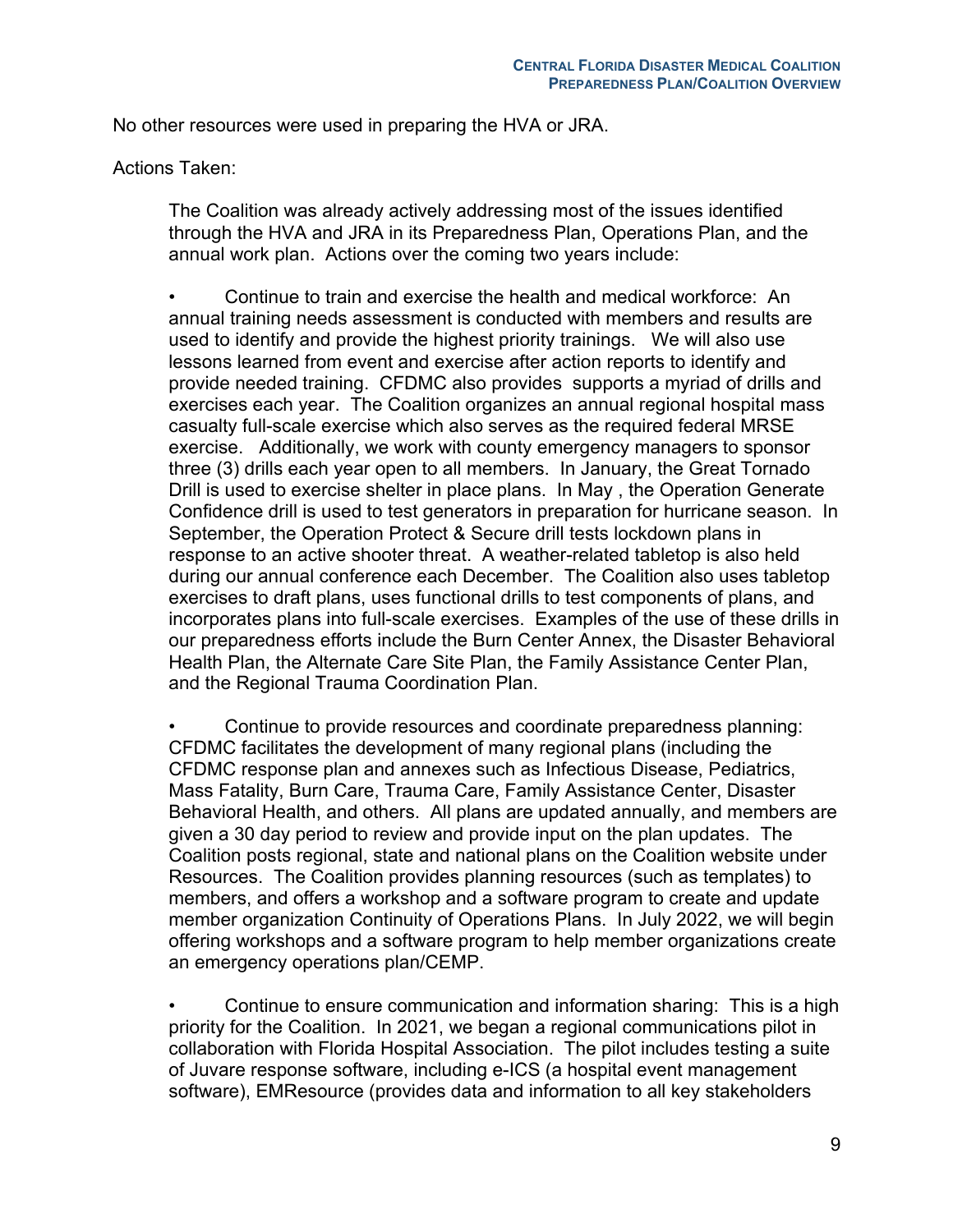during an event), EMTrack (patient tracking), and Juvare Exchange (a GIS mapping software). We have received a one year extension to this pilot through April 2023 and will continue to build out and test these products. For additional information on the pilot, see:

• Include private sector and other partners in preparedness planning: The Coalition's membership is open to healthcare and emergency response organizations as well as private sector and other partners. We will be working with a marketing firm this year to find ways to increase our outreach to private sector and other partners.

The CFDMC HVA/JRA is distributed to members via Constant Contact and is posted under regional plans on the Coalition website.

For additional details on hazards, vulnerabilities, threats, risks, gaps and actions taken to address these, see Appendix B.

#### **2.9 Compliance Requirements/Legal Authorities**

The CFDMC must comply with a number of contractual and regulatory/legal requirements. The following list is a compilation but not an exhaustive list:

- Understand federal, state, or local statutory, regulatory, or national accreditation requirements that affect emergency medical care.
	- Centers for Medicare & Medicaid Services (CMS) conditions of participation, (including CMS-3178-F Medicare and Medicaid Programs; Emergency Preparedness Requirements for Medicare and Medicaid Participating Providers and Suppliers)<sup>1</sup>
	- Clinical Laboratory Improvement Amendments (CLIA)<sup>2</sup>
	- Health Insurance Portability and Accountability Act (HIPAA) Privacy Rule requirements<sup>3</sup> and circumstances when covered entities can disclose protected health information (PHI) without individual authorization including to public health authorities and as directed by laws (e.g., state law)<sup>4</sup>
	- Emergency Medical Treatment & Labor Act (EMTALA) requirements<sup>5</sup>

<sup>1</sup> Available at https://www.federalregister.gov/documents/2016/09/16/2016-21404/medicare-andmedicaid-programs-emergency-preparedness-requirements-for-medicare-and-medicaid

<sup>&</sup>lt;sup>2</sup> Available at https://www.cms.gov/Regulations-and-Guidance/Legislation/CLIA/index.html

<sup>3</sup> Available at https://www.hhs.gov/hipaa/for-professionals/index.html

<sup>4</sup> Available at https://asprtracie.s3.amazonaws.com/documents/aspr-tracie-hipaa-emergency-factsheet.pdf

<sup>5</sup> Available at https://www.cms.gov/Regulations-and-Guidance/Legislation/EMTALA/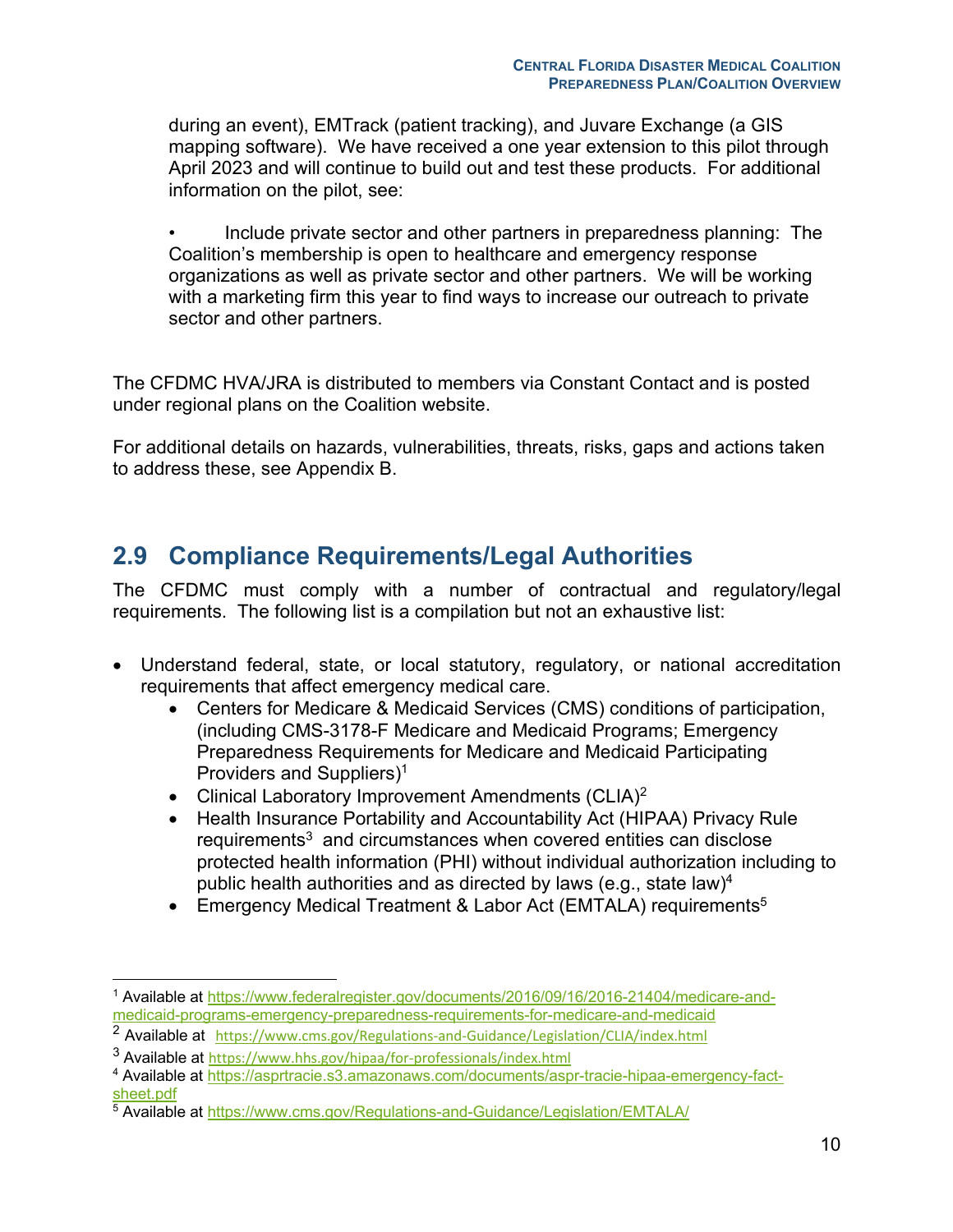- Licensing and accrediting agencies for hospitals, clinics, laboratories, and blood banks (e.g., Joint Commission $^6$ , DNV GL – Healthcare)<sup>7</sup>
- Federal disaster declaration processes<sup>8</sup> and public health authorities<sup>9</sup>
- Available federal liability protections for responders (e.g., Public Readiness and Emergency Preparedness (PREP) Act)<sup>10</sup>
- Environmental Protection Agency (EPA) requirements<sup>11</sup>
- Occupational Safety and Health Administration (OSHA) requirements (e.g., general duty clause, blood-borne pathogen standard)<sup>12</sup>
- Executive Orders $13$
- Florida Statutes 252.35 $14$  and 252.36 $15$
- Florida Statutes 281.00315<sup>16</sup>
- Selected Federal Legal Authorities Pertinent to Public Health Emergencies<sup>17</sup>
- National Response Framework<sup>18</sup>
- Emergency Management Assistance Compact<sup>19</sup>
- AHCA Emergency Management Criteria http://ahca.myflorida.com/MCHQ/Emergency\_Activities/index.shtml
- Understand the process and information required to request necessary waivers and suspension of regulations.
	- Processes for emergency resource acquisition (this may require coordination with the federal, state, and/or local government)
	- Special waiver processes (e.g., section 1135 of the Social Security Act waivers<sup>20</sup>) of key regulatory requirements pursuant to emergency declarations

0299/0252/Sections/0252.35.htmlhttp://www.leg.state.fl.us/statutes/index.cfm?App\_mode=Display\_Statut e&Search\_String=&URL=0200-0299/0252/Sections/0252.35.html

 $15$  Available at

<sup>16</sup> Available at

<sup>&</sup>lt;sup>6</sup> Available at https://www.jointcommission.org/emergency\_management.aspx

<sup>7</sup> Available at http://www.dnvglhealthcare.com/

<sup>8</sup> Available at https://www.fema.gov/disaster-declaration-process

<sup>9</sup> Available at http://www.phe.gov/preparedness/support/secauthority/Pages/default.aspx

<sup>10</sup> Available at http://www.phe.gov/preparedness/legal/prepact/pages/default.aspx

<sup>11</sup> Available at https://www.epa.gov/laws-regulations

<sup>12</sup> Available at https://www.osha.gov/law-regs.html

<sup>13</sup> Available at http://www.flgov.com/all-executive-orders/

<sup>&</sup>lt;sup>14</sup> Available at

http://www.leg.state.fl.us/statutes/index.cfm?App\_mode=Display\_Statute&Search\_String=&URL=0200-

http://www.leg.state.fl.us/statutes/index.cfm?App\_mode=Display\_Statute&Search\_String=&URL=0200-0299/0252/Sections/0252.36.html

http://www.leg.state.fl.us/statutes/index.cfm?App\_mode=Display\_Statute&Search\_String=&URL=0300-0399/0381/Sections/0381.00315.html

<sup>17</sup> Available at https://www.cdc.gov/phlp/docs/ph-emergencies.pdf

<sup>18</sup> Available at https://www.fema.gov/media-library-data/1466014682982-

<sup>9</sup>bcf8245ba4c60c120aa915abe74e15d/National\_Response\_Framework3rd.pdf 2016 Edition

<sup>19</sup> Available at https://www.emacweb.org/

<sup>20</sup> Available at http://www.phe.gov/Preparedness/legal/Pages/1135-waivers.aspx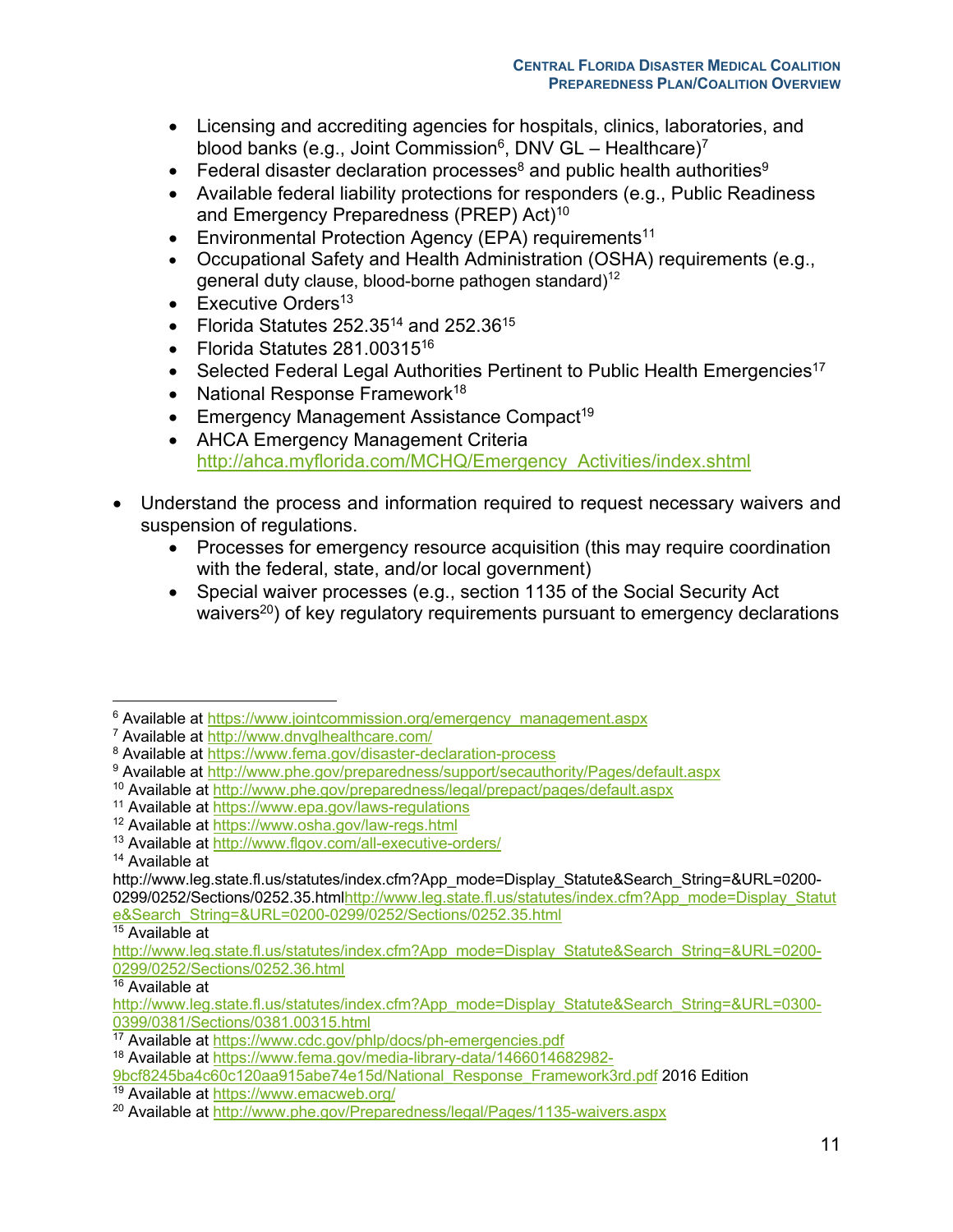- Process and implications for Food and Drug Administration (FDA) issuance of emergency use authorizations for use of non-approved drugs or devices or use of approved drugs or devices for unapproved uses $^{21}$
- Legal resources<sup>22</sup> related to hospital legal preparedness, such as the deployment and use of volunteer health practitioners
- Legal and regulatory issues related to alternate care sites and practices
- Legal issues regarding population-based interventions, such as mass prophylaxis and vaccination
- Processes for emergency decision making from state or local legislature
- Support crisis standards of care planning<sup>23</sup>, including the identification of appropriate legal authorities and protections necessary to support crisis standards of care activities.
- Maintain awareness of standing contracts for resource support during emergencies.

Further information about healthcare related disaster legal, regulatory, and federal policy is available at the ASPR-TRACIE website $^{24}$ .

<sup>21</sup> Available at https://www.fda.gov/EmergencyPreparedness/Counterterrorism/ucm182568.htm

<sup>22</sup> Available at https://www.cdc.gov/phlp/publications/topic/hospital.html

<sup>23</sup> Available at https://www.nap.edu/read/12749/chapter/1

<sup>24</sup> Available at https://asprtracie.hhs.gov/technical-resources/83/healthcare-related-disaster-legalregulatory-federal-policy/1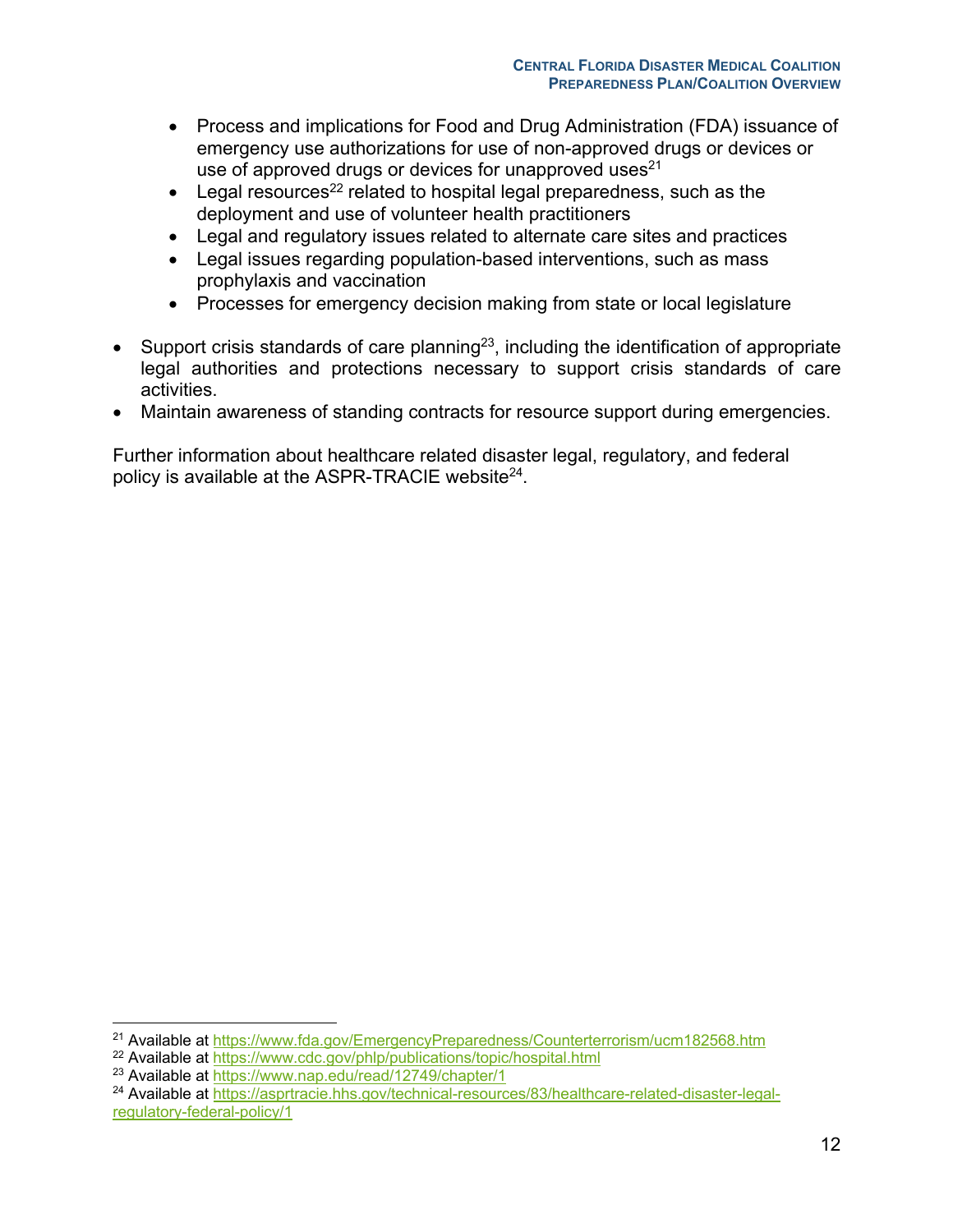# **3.0 Coalition Objectives**

CFDMC has the following overarching strategic goals:

- $\checkmark$  Ensure sustainability
- $\checkmark$  Increase engagement
- $\checkmark$  Increase diversity
- $\checkmark$  Build/Sustain capabilities

Each of these goals have SMART objectives that are monitored by the Board via the monthly traffic light report. The Strategic Plan is posted at https://www.centralfladisaster.org/about (click on CFDMC Strategic Plan).

#### **3.1 Maintenance and Sustainability**

- Promote the value of health care and medical readiness: The CFDMC, with support from its healthcare organization members, has developed a mission and vision statement to articulate its role in community preparedness and how that provides benefit (both direct and indirect) to the region. The Coalition utilizes an all-hazards approach to plan for a full range of emergencies and both planned and unplanned events that could affect its community. The CFDMC has leaders who can serve as primary points of contact to promote preparedness and response needs to community leaders. Additionally, members have a shared responsibility to ensure the CFDMC has visibility into their activities in the region.
- Promote sustainability of HCC: There are a variety of ways to promote greater community effectiveness and organizational and financial sustainability. Full investment in readiness includes in-kind donation of time, resources, financial support (e.g., donations, fees etc.), and continued engagement with Coalition members and the community. Financial strategies, including cost- sharing techniques and other funding options, enhance stability and sustainment.
- Sharing leading practices and lessons learned: The CFDMC encourages its members, government partners, and other coalitions to share leading practices and lessons learned. Sharing information between coalitions will improve cross-coalition coordination during an emergency and will help further improve coordination efforts.
- This plan, as part of the Maintenance and Sustainability strategy, will be reviewed annually by the Board to ensure it remains in accordance with the Strategic Plan.
- The Preparedness Plan outlines how CFDMC works with members to ensure the health and medical system is ready for all hazards. CFDMC has also developed a Response/Operations Plan and subsequent review process. The Response plan governs the Coalition's role in response. All other plans are considered annexes to these two overarching plans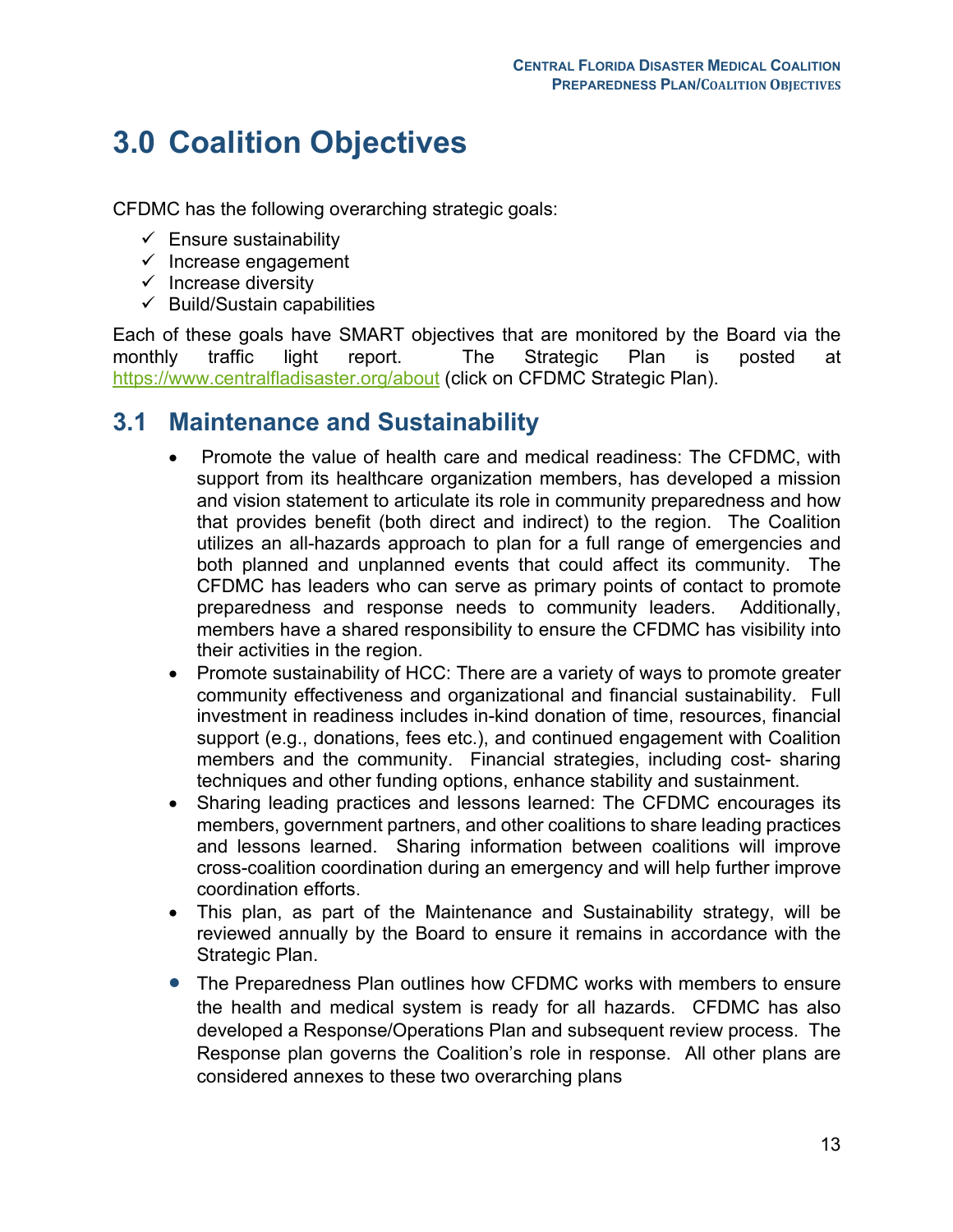### **3.2 Engagement of Partners and Stakeholders**

Efforts to increase membership and facilitate information sharing include use of the Coalition Constant Contact email distribution list, website (www.centralfladisaster.org),*;*  quarterly meetings, conference calls, webinars, presentations to partner and other community groups, and participation in other preparedness and response organizations. Meetings and distribution of meeting minutes further provide opportunities for outreach. A significant method in increasing membership is through the provision of drills throughout the year that meet member requirements for exercises. CFDMC and Seminole County Emergency Management presented on this practice at the April 2019 Georgia Emergency Management Association conference. The CFDMC has consistently increased its individual and organizational members through these member outreach activities.

Most of the Coalition members utilize social media to varying levels of engagement and reach. Leveraging the collective impact of the members can significantly expand the ability of the Coalition to broadcast and share information. The CFDMC has recently developed a social media process to further increase membership and member engagement.

In 2019, a Coalition Member of the Year and Coalition Leader of the Year recognition process was added, which kicks off each November by asking Coalition members to nominate individuals for both Member of the Year and Leader of the Year. The Board selects the Member of the Year, and the Executive Committee selects the Leader of the Year. All nominees and the Leader and Member of the Year are recognized at the December meeting. This is now annual recognition program honoring our best members.

### **3.3 Health Care Executives**

CFDMC ensures engagement from healthcare executives through its Board of Directors, which includes executives from core member and other healthcare agencies. The 2022 Board List is available at http://www.centralfladisaster.org/about (click on Our Board button).

The annual Coalition regional full scale exercise was held on April 21,2022 and included both executive and clinical involvement.

### **3.4 Clinicians**

CFDMC ensures engagement from clinical leaders through its Board of Directors, and through ensuring that every project workgroup includes clinical subject matter experts. Here are just a few examples: A trauma surgeon who serves on the Board also serves as the Executive Director for the Regional Trauma Advisory Board, which includes Trauma and EMS clinical leaders. A Trauma Clinical Leadership Committee has been added with the medical directors for each trauma center and each county EMS agency. An infectious disease physician from Florida Hospital serves on the board and works with other clinical leaders from Orlando Health, the VA, Nemours, other regional hospitals, and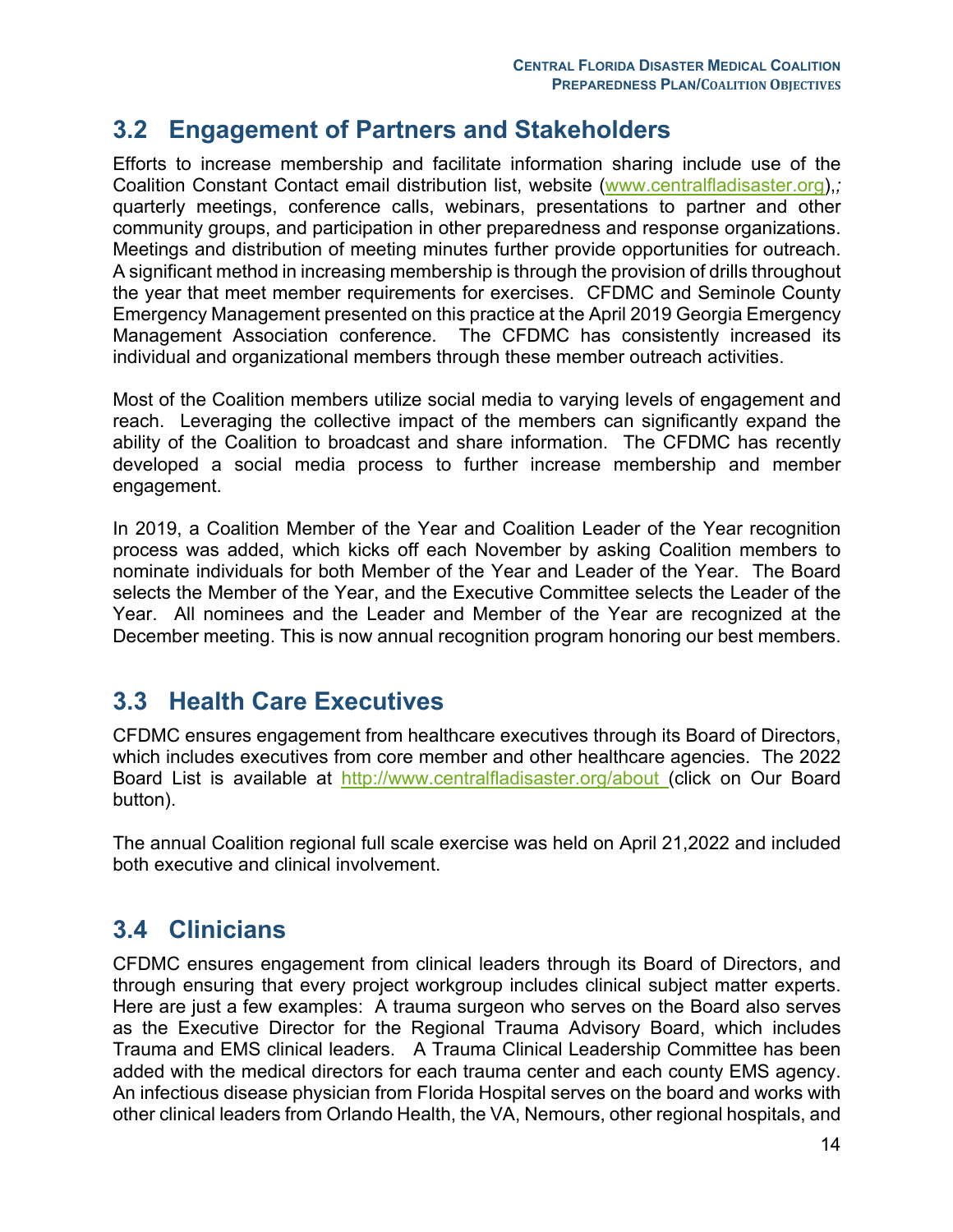county health departments in the Emerging Infectious Disease Collaborative. A pediatric nurse with AdventHealth Hospital for Children has been the champion for pediatric issues, such as sheltering medically complex children and reunification of unaccompanied minors.

#### **3.5 Community Leaders**

CFDMC ensures engagement of community leaders through the RDSTF Region 5 partners, and through engaging community leaders in projects. We include the community leaders as members of the Coalition. For example, the Regional Trauma Advisory Board previously included an Orange County Commissioner and currently includes a City of Leesburg Commissioner. A strategic objective to increase contact with community leaders led to the Board's decision to create a CFDMC proclamation themed to National Preparedness Month in September; each Board member will engage their county or city officials to sign the proclamation.

#### **3.6 Children, Pregnant Women, Seniors, Individuals with Access, and Functional Needs**

The CFDMC is concerned with the well-being of all citizens within its boundaries but recognizes that there are special considerations for sub-groups of the population. These individuals may require additional assistance before, during, and after an emergency. Through its interaction with emergency management and ESF-8 in each of the counties, CFDMC, and its members is involved in the consideration of the Special Needs population (SpN). The membership includes representatives from behavioral health, long-term care facilities, and pediatric care facilities. Annually, the Coalition pulls and shares county data with county emergency management and ESF-8 on emPOWER (individuals with medical needs who rely on power) and SVI (social vulnerability index), used to anticipate vulnerable populations and their needs. The Coalition partnered with the three children's hospitals within the region in 2019 to develop a grant proposal for a pediatric response network; although the grant was not successfully submitted, it provided invaluable information in the development of the Coalition's Pediatric Response Annex. A Board member from the Florida Department of Children and Families was added to represent vulnerable populations. The Coalition continues to focus on involvement and engagement with those partners that serve the needs of children, pregnant women, seniors and individuals with access and functional needs.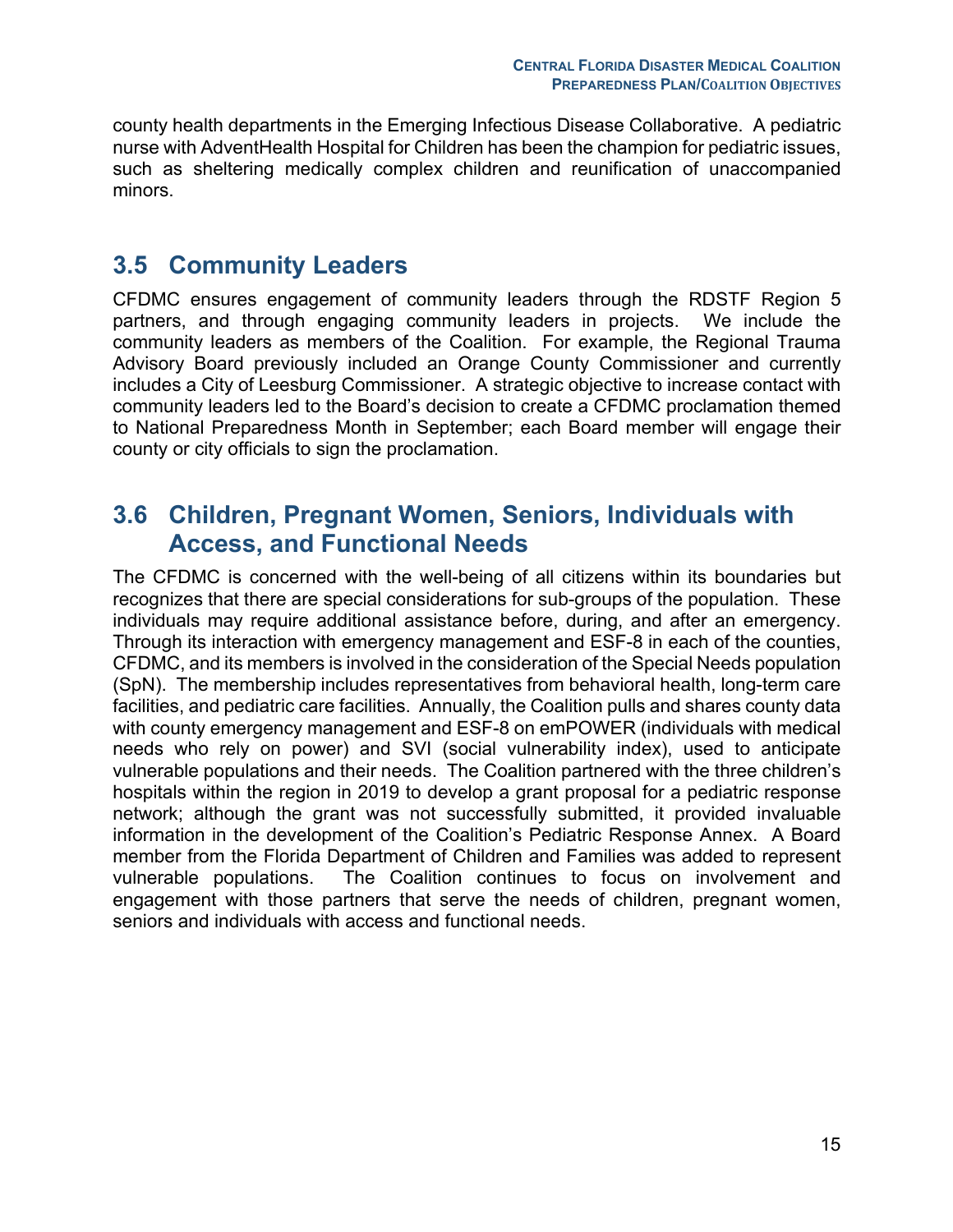# **4.0 Plan Integration**

CFDMC's preparedness plan includes supporting annexes, such as the annual work plan, the Marketing Strategy, the Training Plan, the Continuity of Operations Plan, the Continuity of Healthcare Service Delivery Plan, the Supply Chain Mitigation Strategy, Governance Plan, and the annual Hazard Vulnerability and Risk and Gap Analysis.

## **4.1 Traffic Light/Work Plan**

CFDMC has submitted a detailed annual work plan and budget for 2022-2023. Progress is monitored by the Board through its Traffic Light/Project Plan Report. This report is also posted to the website to keep members updated. The Traffic Light is listed on the following page and the Project Plan is available at

http://www.centralfladisaster.org/about (click on Traffic Light & Project Plan button). (Appendix C)

## **4.2 Marketing**

The Central Florida Disaster Medical Coalition is a 501(c)3 not-for-profit corporation created in December 2013. Its Mission is to develop and promote healthcare emergency preparedness and response capabilities in the nine (9) counties of Region 5 Domestic Security Task Force (RDSTF) for East Central Florida.

The Coalition will only last as long as its membership recognizes the value of belonging. This is best accomplished through the visible and tangible evidence of benefit. Our marketing strategy details how we will attract new and keep existing members. (Appendix D)

## **4.3 COOP**

The Continuity of Operations Plan establishes policy and guidance to ensure the execution of the mission-essential functions for the CFDMC in the event that an emergency threatens or incapacitates operations or is in any way a threat to the welfare of patients or staff; and/or the relocation of selected patients, personnel and functions of any critical facilities of the CFDMC are required. (Appendix D)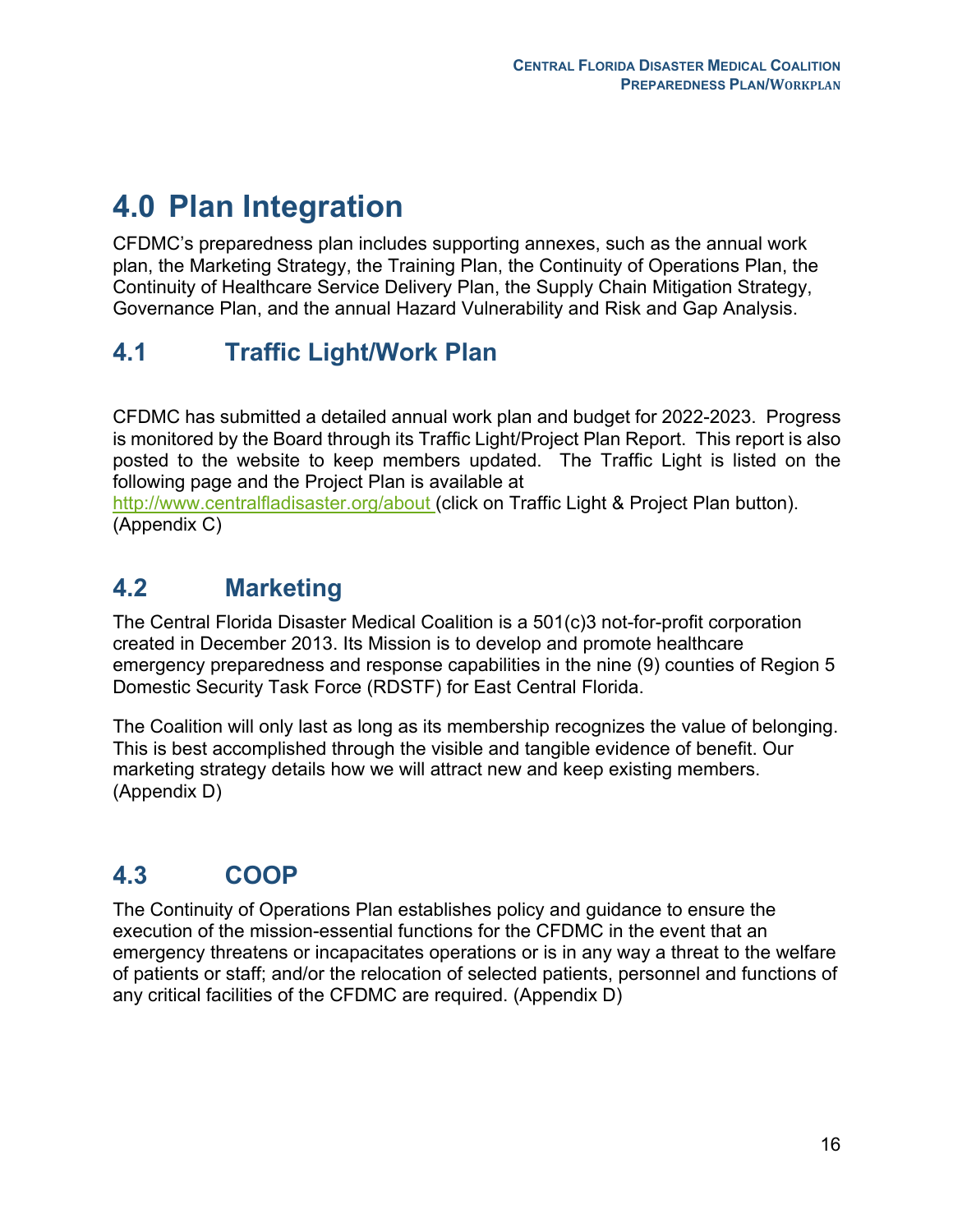## **4.4 Continuity of Healthcare**

CFDMC regularly presents at county level health and medical facility workshops and state healthcare associations. These presentations emphasize the importance of COOP and encourage organizations to join CFDMC and take advantages of resources provided to assist organizations in developing the COOP.

CFDMC has its own COOP annex (Appendix E) and also a separate annex for Continuity if Health Care. (Appendix F)

## **4.5 Supply Chain Mitigation**

The Region 5 healthcare supply chain involves the flow of numerous product types from manufacturer to patient and requires the participation of various stakeholders who work in concert to achieve the goal of meeting patient care needs. (Appendix G)

## **4.5 Training Plan**

The Coalition promotes preparedness thru training and exercises. Our training plan includes training provided or sponsored by the Coalition. Additional training s offered by coalition partners are also promoted. (Appendix H)

### **4.6 Governance Plan**

The mission of the CFDMC is to develop and promote healthcare emergency preparedness and response capabilities in the East Central Florida Domestic Security Task Force Region 5 (RDSTF Region 5), including the following nine counties: Brevard, Indian River, Lake, Martin, Orange, Osceola, Seminole, St. Lucie, and Volusia

The CFDMC will facilitate healthcare and other partners in working together collaboratively to build, strengthen and sustain a healthcare preparedness and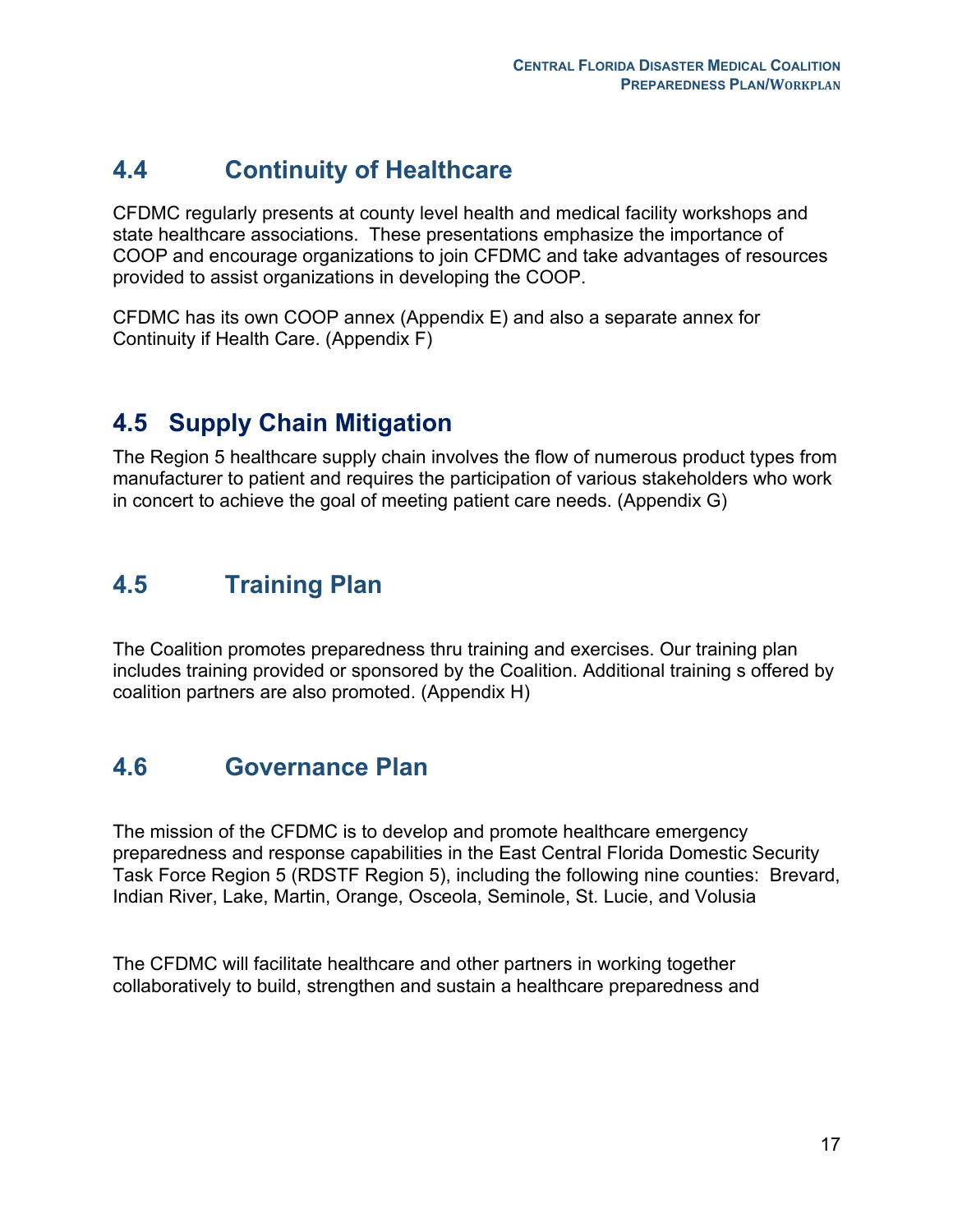response system within Central Florida and to assist Emergency Management and ESF 8 (Health and Medical) with preparedness, response, recovery and mitigation activities related to healthcare disaster operations. (Appendix I)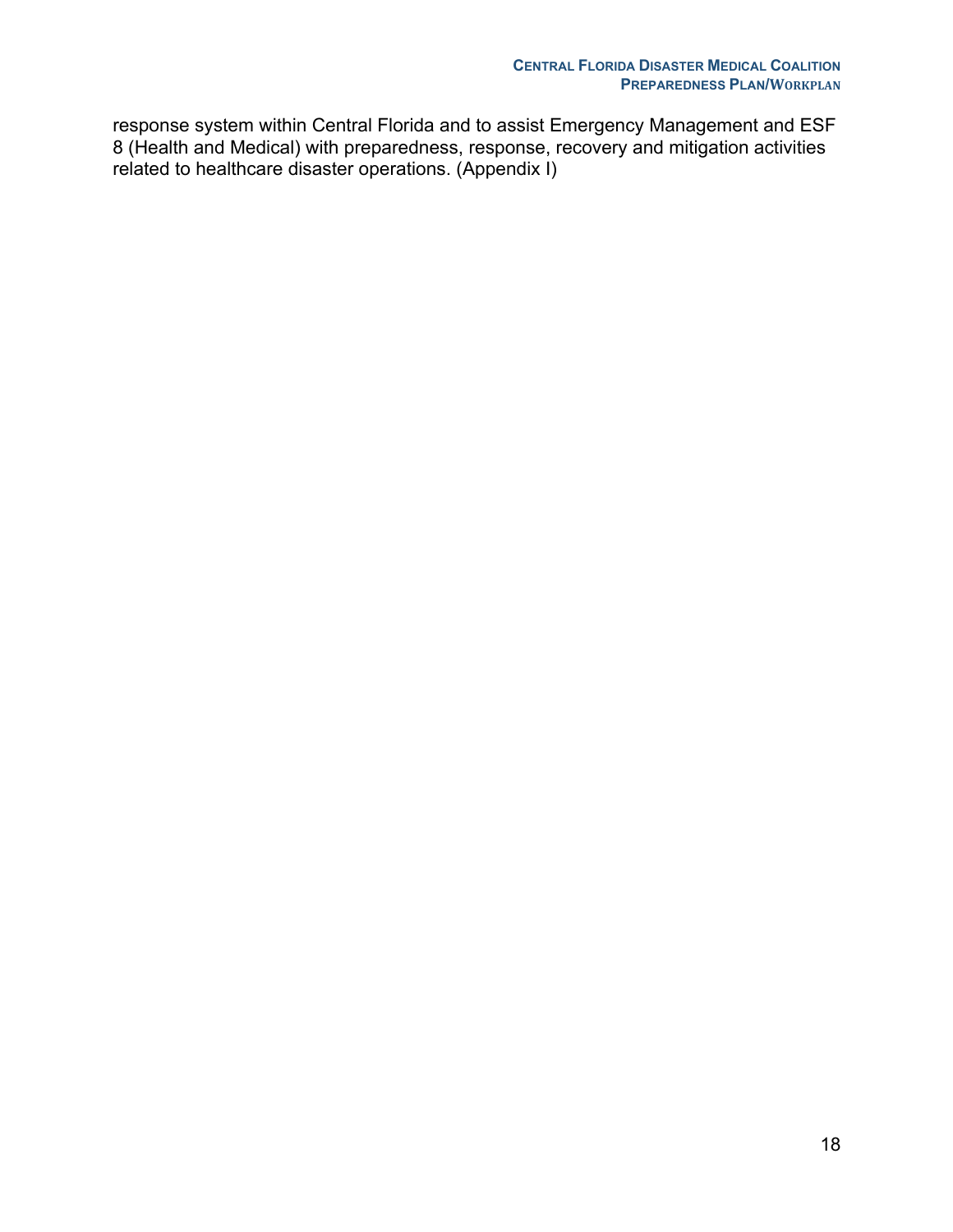# **5.0 Appendices**

Note: the links below are to the 2021 documents; these links will be updated when the new plans are approved by the Board on June 21, 2022

Appendix A: Glossary/Acronyms(Included)

Appendix B: CFDMC HVA/JRA Risk and Gap Analysis

Appendix C: CFDMC Strategic Plan

https://www.centralfladisaster.org/\_files/ugd/8d7960\_1704c1 0f4e424e8ca26a99784552f3fc.pdf

Appendix D: CFDMC Marketing Strategy

https://www.centralfladisaster.org/\_files/ugd/8d7960\_444f60 42035e4c6eb196da7b53388f14.pdf

Appendix E: CFDMC COOP

https://www.centralfladisaster.org/\_files/ugd/8d7960\_a20e70 6bc01746f58738c846e1c9c4bc.pdf

Appendix F: CFDMC Continuity of Healthcare

https://www.centralfladisaster.org/\_files/ugd/8d7960\_f49625 1abe814fe08a8407bcf1a211e6.pdf

Appendix G: CFDMC Supply Chain Mitigation

https://www.centralfladisaster.org/\_files/ugd/8d7960\_6404bf 409f9943f599bc6d454e1f7ed1.pdf

Appendix H: CFDMC Training Plan

https://www.centralfladisaster.org/\_files/ugd/8d7960\_65b4bfbce2e 04eb294461a11ae45802c.pdf

Appendix I: CFDMC Governance Plan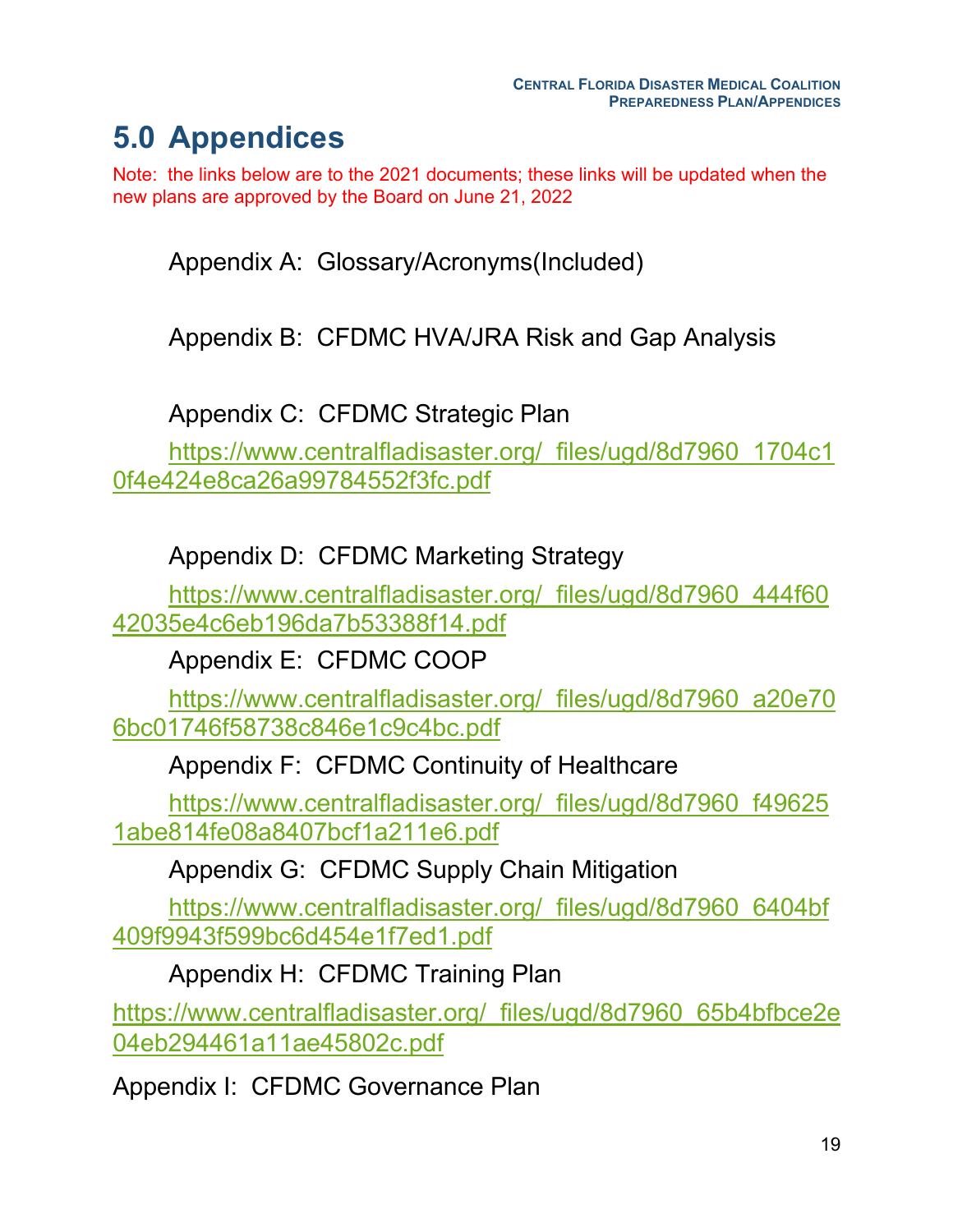**CENTRAL FLORIDA DISASTER MEDICAL COALITION PREPAREDNESS PLAN/APPENDICES** https://www.centralfladisaster.org/\_files/ugd/8d7960\_0433363400 264e37a2b6e9b97a9824cb.pdf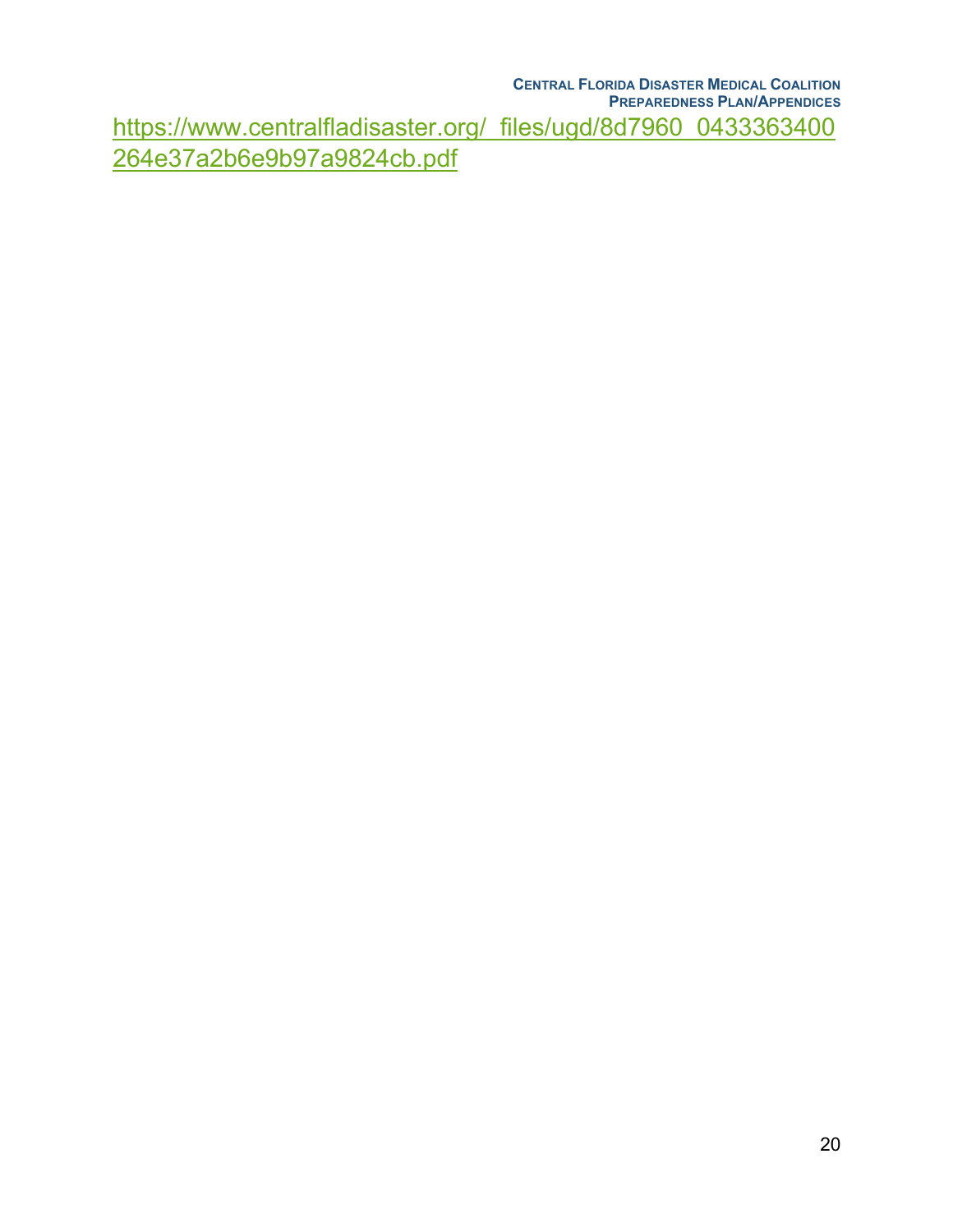Appendix A

#### CFDMC Glossary & Acronyms– Updated 5-6-20

| Acronym/Term                        | <b>Definition</b>                                                                                                                                                                                                                                                                   |
|-------------------------------------|-------------------------------------------------------------------------------------------------------------------------------------------------------------------------------------------------------------------------------------------------------------------------------------|
| AAR/IP                              | After Action Report/Improvement Plan                                                                                                                                                                                                                                                |
| <b>ACS</b>                          | <b>Alternate Care Site</b>                                                                                                                                                                                                                                                          |
| <b>AHCA</b>                         | Florida Agency for Healthcare Administration, licenses hospitals,<br>nursing homes and other healthcare entities                                                                                                                                                                    |
| <b>ALS</b>                          | <b>Advanced Life Support</b>                                                                                                                                                                                                                                                        |
| <b>AMTS</b>                         | <b>Alternative Medical Treatment Site</b>                                                                                                                                                                                                                                           |
| <b>ASC</b>                          | <b>Ambulatory Surgical Center</b>                                                                                                                                                                                                                                                   |
| <b>ASPR</b>                         | Assistant Secretary for Preparedness and Response: part of the<br>Department of Health and Human Services; provides federal funding<br>for healthcare preparedness                                                                                                                  |
| <b>ASPR TRACIE</b>                  | Technical Resources, Assistance Center, and Information Exchange<br>website sponsored by ASPR                                                                                                                                                                                       |
| B <sub>3</sub>                      | Bomb, Burn, Blast                                                                                                                                                                                                                                                                   |
| <b>BLS</b>                          | <b>Basic Life Support</b>                                                                                                                                                                                                                                                           |
| <b>BPR</b>                          | Bureau of Preparedness and Response (DOH program that channels<br>guidance and federal funding for Florida's public health and<br>healthcare system preparedness efforts)                                                                                                           |
| <b>CAH</b>                          | <b>Critical Access Hospitals</b>                                                                                                                                                                                                                                                    |
| <b>CCP</b>                          | <b>Casualty Collection Point</b>                                                                                                                                                                                                                                                    |
| <b>CDC</b>                          | Centers for Disease Control & Prevention (federal funding for public<br>health preparedness)                                                                                                                                                                                        |
| <b>CERT</b>                         | <b>Community Emergency Response Team</b>                                                                                                                                                                                                                                            |
| <b>CFDMC</b>                        | Central Florida Disaster Medical Coalition, a non-profit whose mission<br>is to develop and promote healthcare emergency preparedness and<br>response capabilities in Region 5                                                                                                      |
| <b>CFDMC Board of Directors</b>     | The Board will serve as voting members of the CFDMC and are<br>responsible for the governance of the CFDMC                                                                                                                                                                          |
| <b>CFDMC Executive</b><br>Committee | Responsible for general management of the CFDMC, comprised of<br>the appointed Health and Medical Co-chairs, the Board Chair, Vice-<br>Chair, and the Treasurer. The Executive Director serves as an Ex-<br>Officio, non-voting member of the Executive Committee and the<br>Board. |
| <b>CFDMC Members</b>                | Coalition members are comprised of individuals and organizations<br>representative of the geographic diversity of the region's nine                                                                                                                                                 |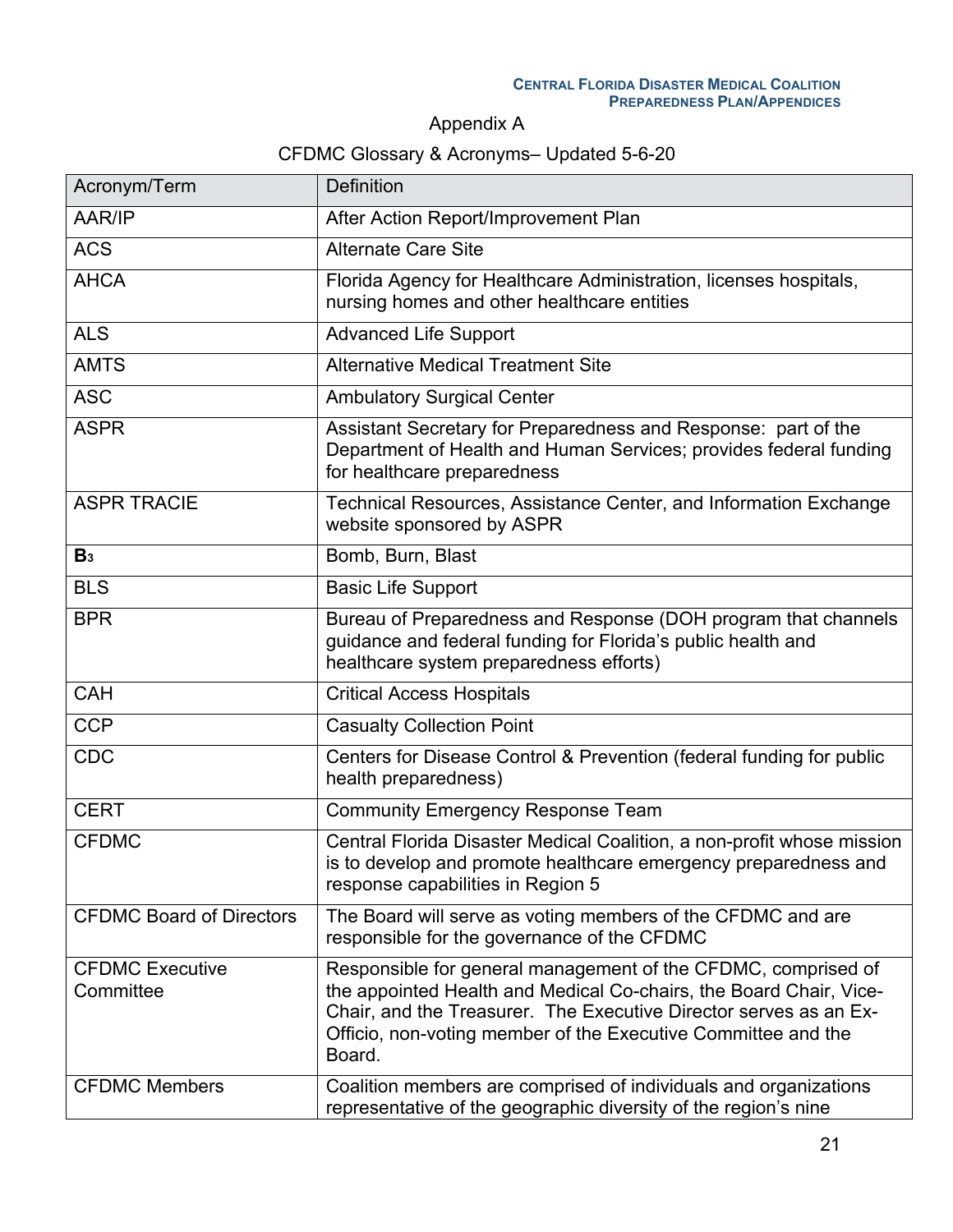|               | counties and the discipline diversity of essential partners and other<br>stakeholders. Members collaborate on identification of local and<br>regional disaster preparedness needs, participate in planning,<br>training, and exercises, assist Emergency Management and ESF-8 as<br>requested with multi-agency coordination during a response, and<br>participate in Coalition meetings |
|---------------|------------------------------------------------------------------------------------------------------------------------------------------------------------------------------------------------------------------------------------------------------------------------------------------------------------------------------------------------------------------------------------------|
| <b>CFDMT</b>  | Central Florida Disaster Medical Response Team (the regional<br>medical assistance team)                                                                                                                                                                                                                                                                                                 |
| <b>CLIA</b>   | <b>Clinical Laboratory Improvement Amendments</b>                                                                                                                                                                                                                                                                                                                                        |
| <b>CMHC</b>   | <b>Community Mental Health Center</b>                                                                                                                                                                                                                                                                                                                                                    |
| <b>CMS</b>    | <b>Centers for Medicare &amp; Medicaid Services</b>                                                                                                                                                                                                                                                                                                                                      |
| <b>COAD</b>   | <b>Community Organizations Active in Disaster</b>                                                                                                                                                                                                                                                                                                                                        |
| <b>COOP</b>   | <b>Continuity of Operations Plan</b>                                                                                                                                                                                                                                                                                                                                                     |
| <b>CORF</b>   | <b>Outpatient Rehabilitation Facility</b>                                                                                                                                                                                                                                                                                                                                                |
| <b>CRI</b>    | Cities Readiness Initiative (preparing selected cities for mass<br>dispensing/vaccination)                                                                                                                                                                                                                                                                                               |
| Decon         | Decontamination                                                                                                                                                                                                                                                                                                                                                                          |
| <b>DEM</b>    | Department of Emergency Management                                                                                                                                                                                                                                                                                                                                                       |
| <b>DHS</b>    | Department of Homeland Security                                                                                                                                                                                                                                                                                                                                                          |
| <b>DMAT</b>   | Disaster Medical Assistance Team: a federal asset that can be<br>deployed at the request of a state to provide medical surge support                                                                                                                                                                                                                                                     |
| <b>DMORT</b>  | Disaster Mortuary Response Team                                                                                                                                                                                                                                                                                                                                                          |
| <b>DoD</b>    | Department of Defense                                                                                                                                                                                                                                                                                                                                                                    |
| <b>DOH</b>    | Florida Department of Health, the state agency responsible for<br>promoting and protecting the health of Florida's citizens and visitors                                                                                                                                                                                                                                                 |
| <b>DSOC</b>   | Domestic Security Oversight Council. Florida's preparedness<br>governance board comprised of officials appointed by the Governor.<br>This entity provides strategic direction to the state's preparedness<br>efforts.                                                                                                                                                                    |
| <b>EDICS</b>  | <b>Emergency Disaster Incident Communications System</b>                                                                                                                                                                                                                                                                                                                                 |
| <b>EDs</b>    | <b>Hospital Emergency Departments</b>                                                                                                                                                                                                                                                                                                                                                    |
| EM            | <b>Emergency Management</b>                                                                                                                                                                                                                                                                                                                                                              |
| <b>EMAC</b>   | <b>Emergency Management Assistance Compact</b>                                                                                                                                                                                                                                                                                                                                           |
| <b>EMS</b>    | <b>Emergency Medical Service(s)</b>                                                                                                                                                                                                                                                                                                                                                      |
| <b>EMTALA</b> | <b>Emergency Medical Treatment and Labor Act</b>                                                                                                                                                                                                                                                                                                                                         |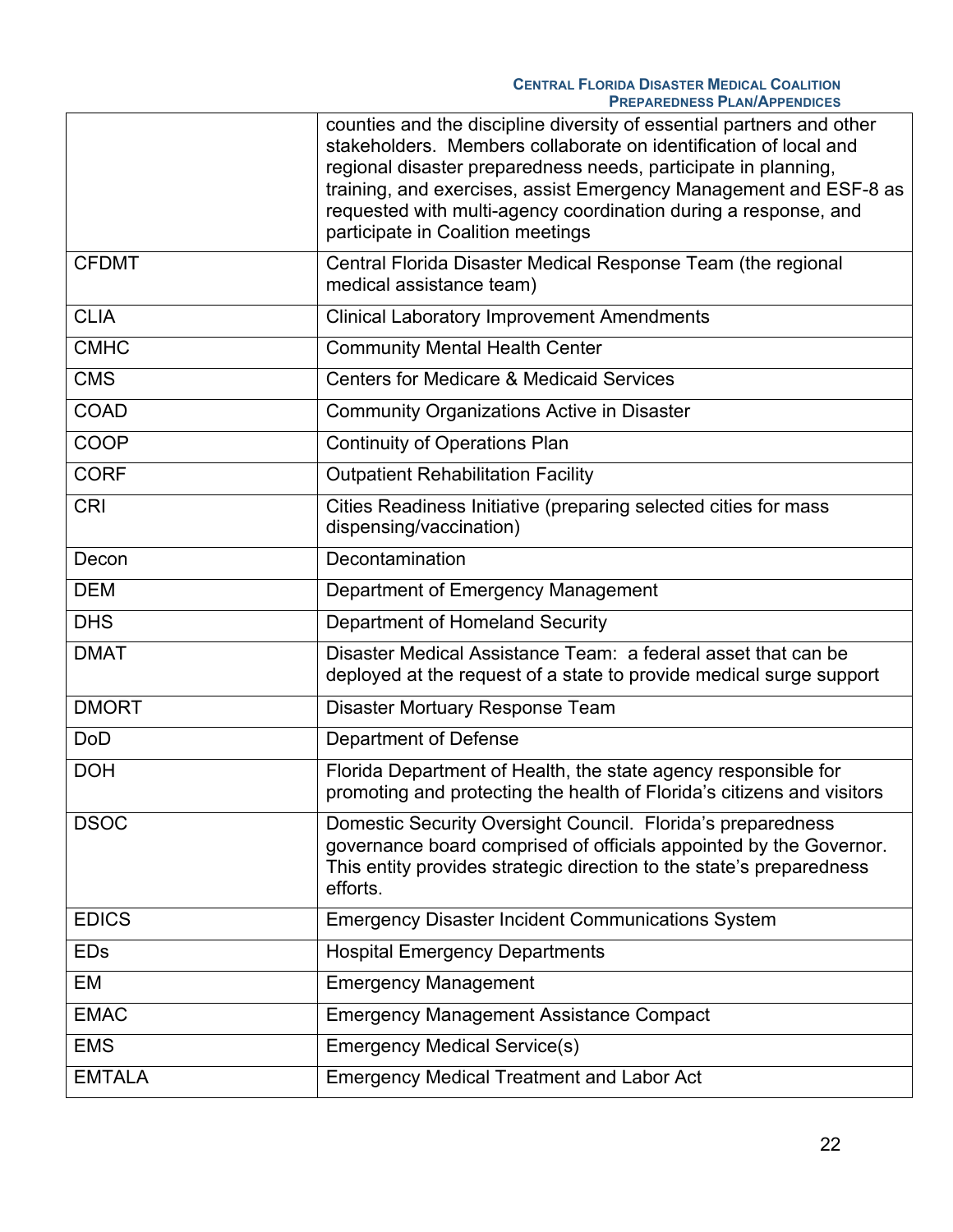| <b>EOC</b>                                                                       | <b>Emergency Operations Center</b>                                                                                                                                                                                                                                                                                                                                                                                                                                                                                                                                                                                                                                                                                                                                                                                                                                                                    |
|----------------------------------------------------------------------------------|-------------------------------------------------------------------------------------------------------------------------------------------------------------------------------------------------------------------------------------------------------------------------------------------------------------------------------------------------------------------------------------------------------------------------------------------------------------------------------------------------------------------------------------------------------------------------------------------------------------------------------------------------------------------------------------------------------------------------------------------------------------------------------------------------------------------------------------------------------------------------------------------------------|
| <b>EOP</b>                                                                       | <b>Emergency Operations Plan</b>                                                                                                                                                                                                                                                                                                                                                                                                                                                                                                                                                                                                                                                                                                                                                                                                                                                                      |
| <b>EPA</b>                                                                       | <b>Environmental Protection Agency</b>                                                                                                                                                                                                                                                                                                                                                                                                                                                                                                                                                                                                                                                                                                                                                                                                                                                                |
| <b>ESAR-VHP</b>                                                                  | Emergency System for Advance Registration of Volunteer Health<br>Professionals (federal program – in Florida previously known as<br>SERVE FL - transitioning to Everbridge)                                                                                                                                                                                                                                                                                                                                                                                                                                                                                                                                                                                                                                                                                                                           |
| <b>ESF</b>                                                                       | Emergency Support Functions. EOCs are structured around 17<br>emergency support functions                                                                                                                                                                                                                                                                                                                                                                                                                                                                                                                                                                                                                                                                                                                                                                                                             |
| ESF-8                                                                            | Emergency Management Support Function 8 (Health and Medical)                                                                                                                                                                                                                                                                                                                                                                                                                                                                                                                                                                                                                                                                                                                                                                                                                                          |
| <b>ESRD</b>                                                                      | <b>End-Stage Renal Disease Facility</b>                                                                                                                                                                                                                                                                                                                                                                                                                                                                                                                                                                                                                                                                                                                                                                                                                                                               |
| <b>ESS</b>                                                                       | AHCA's Emergency Status System (collects facility data in<br>emergencies)                                                                                                                                                                                                                                                                                                                                                                                                                                                                                                                                                                                                                                                                                                                                                                                                                             |
| <b>Essential Partners should</b><br>this be Core?-then would<br>list be correct? | Essential partnership groups include hospitals and health systems,<br>local emergency management/public safety, local public health, EMS<br>providers, skilled nursing and long-term care, behavioral and mental<br>health, specialty service providers (such as dialysis, pediatrics, urgent<br>care, etc.), support service providers (such as laboratories,<br>pharmacies, blood banks, poison control), primary care providers,<br>community health centers, federal entities (such as NDMS, VA<br>hospitals, DOD facilities) and private entities associated with<br>healthcare (such as hospital associations). Other stakeholders<br>include law enforcement, public works, private organizations, non-<br>government organizations, non-profits, VOAD, COAD, faith-based<br>organizations, community-based organizations, volunteer medical<br>organizations (such as the American Red Cross) |
| Everbridge                                                                       | The health alert network used by the Coalition, public health,<br>emergency management and other response agencies                                                                                                                                                                                                                                                                                                                                                                                                                                                                                                                                                                                                                                                                                                                                                                                    |
| <b>FDLE</b>                                                                      | <b>Florida Department of Law Enforcement</b>                                                                                                                                                                                                                                                                                                                                                                                                                                                                                                                                                                                                                                                                                                                                                                                                                                                          |
| <b>FEMA</b>                                                                      | <b>Federal Emergency Management Agency</b>                                                                                                                                                                                                                                                                                                                                                                                                                                                                                                                                                                                                                                                                                                                                                                                                                                                            |
| <b>FEMORS</b>                                                                    | Florida Emergency Mortuary Operations Response System (mass<br>fatality equipment and personnel)                                                                                                                                                                                                                                                                                                                                                                                                                                                                                                                                                                                                                                                                                                                                                                                                      |
| <b>FMS</b>                                                                       | <b>Federal Medical Station</b>                                                                                                                                                                                                                                                                                                                                                                                                                                                                                                                                                                                                                                                                                                                                                                                                                                                                        |
| <b>FOG</b>                                                                       | <b>Florida Incident Field Operations Guide</b>                                                                                                                                                                                                                                                                                                                                                                                                                                                                                                                                                                                                                                                                                                                                                                                                                                                        |
| <b>FQHC</b>                                                                      | <b>Federally Qualified Health Clinic</b>                                                                                                                                                                                                                                                                                                                                                                                                                                                                                                                                                                                                                                                                                                                                                                                                                                                              |
| <b>FY</b>                                                                        | Fiscal Year (both federal grants and Florida's fiscal years are July 1<br>through June 30)                                                                                                                                                                                                                                                                                                                                                                                                                                                                                                                                                                                                                                                                                                                                                                                                            |
| <b>HAvBED</b>                                                                    | Hospital Available Beds for Emergencies & Disasters                                                                                                                                                                                                                                                                                                                                                                                                                                                                                                                                                                                                                                                                                                                                                                                                                                                   |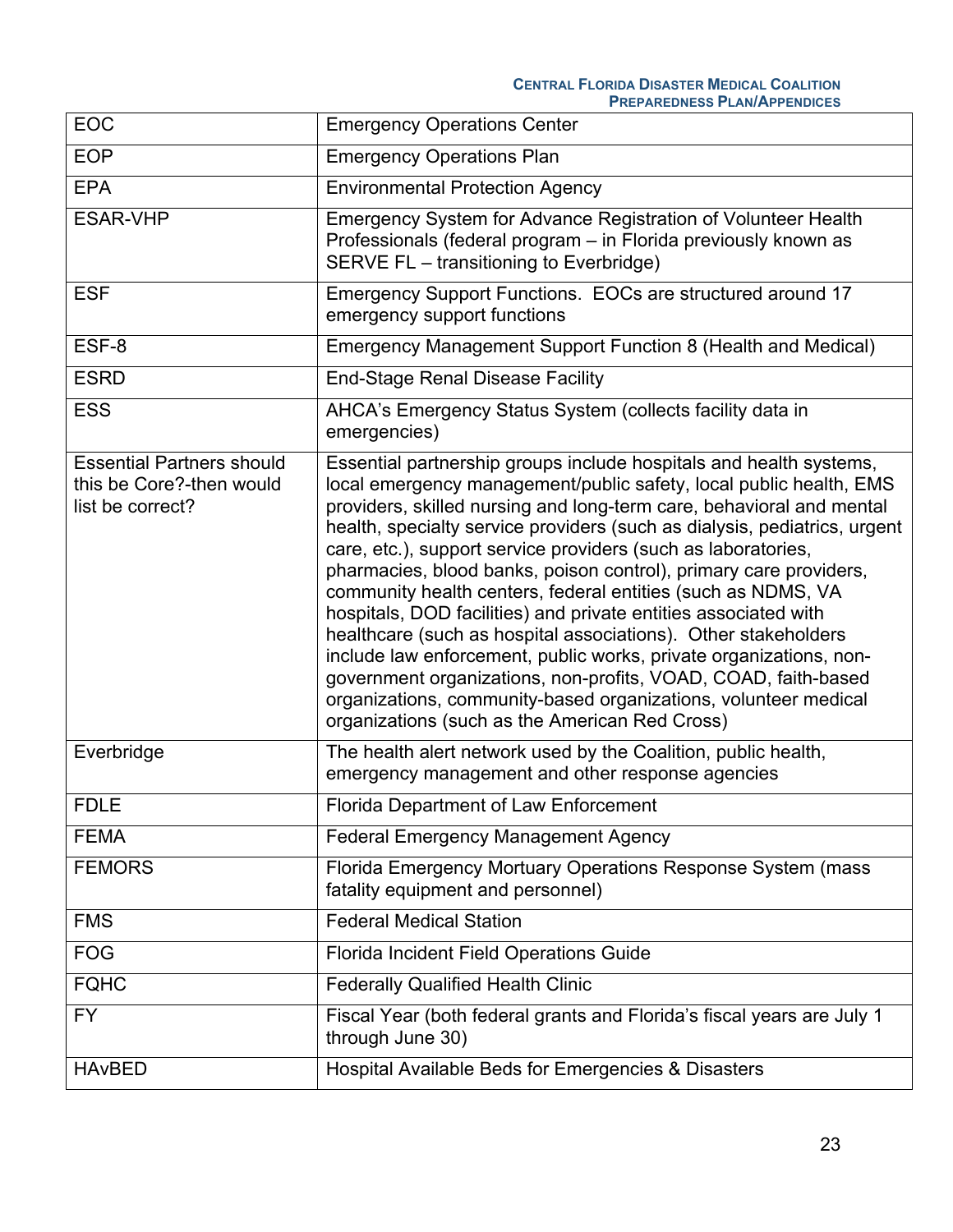| HazMat         | <b>Hazardous Materials</b>                                                                            |
|----------------|-------------------------------------------------------------------------------------------------------|
| <b>HCC</b>     | <b>Healthcare Coalition or Health Care Coalition</b>                                                  |
| <b>HHA</b>     | Home Health Agency                                                                                    |
| <b>HHS</b>     | Department of Health and Human Services                                                               |
| <b>HIPAA</b>   | Health Insurance Portability and Accountability Act                                                   |
| <b>HPP</b>     | Hospital Preparedness Program (under ASPR)                                                            |
| <b>HSEEP</b>   | Homeland Security Exercise and Evaluation Program                                                     |
| <b>HVA</b>     | <b>Hazard Vulnerability Assessment</b>                                                                |
| <b>ICF/IID</b> | Intermediate Care Facility for Individuals with Intellectual Disabilities                             |
| <b>ICS</b>     | <b>Incident Command System</b>                                                                        |
| <b>IMT</b>     | <b>Incident Command Team</b>                                                                          |
| <b>JIC</b>     | <b>Joint Information Center</b>                                                                       |
| <b>LEOC</b>    | <b>Local Emergency Operations Center</b>                                                              |
| <b>MAC</b>     | <b>Multi-Agency Coordination</b>                                                                      |
| <b>MCI</b>     | <b>Mass Casualty Incident</b>                                                                         |
| <b>MMRS</b>    | Metropolitan Medical Response System                                                                  |
| <b>MOA/MOU</b> | Memoranda of Agreement/Understanding                                                                  |
| <b>MRC</b>     | Medical Reserve Corp (volunteer medical personnel registered and<br>trained to assist in emergencies) |
| <b>MYTEP</b>   | Multi-Year Training & Exercise Plan                                                                   |
| <b>NDMS</b>    | National Disaster Medical System                                                                      |
| <b>NHHS</b>    | <b>National Health Security Strategy</b>                                                              |
| <b>NIMS</b>    | National Incident Management System                                                                   |
| <b>NRP</b>     | National Response Plan                                                                                |
| <b>OPO</b>     | Organ Procurement Organization                                                                        |
| <b>OSHA</b>    |                                                                                                       |
|                | Occupational Safety and Health Administration                                                         |
| <b>PACE</b>    | Programs for All-Inclusive Care for the Elderly                                                       |
| <b>PAHPA</b>   | Pandemic and All Hazards Preparedness Act                                                             |
| <b>PH</b>      | <b>Public Health</b>                                                                                  |
| <b>PHEP</b>    | <b>Public Health Emergency Preparedness</b>                                                           |
| <b>PHHP</b>    | Public Health and Healthcare Preparedness                                                             |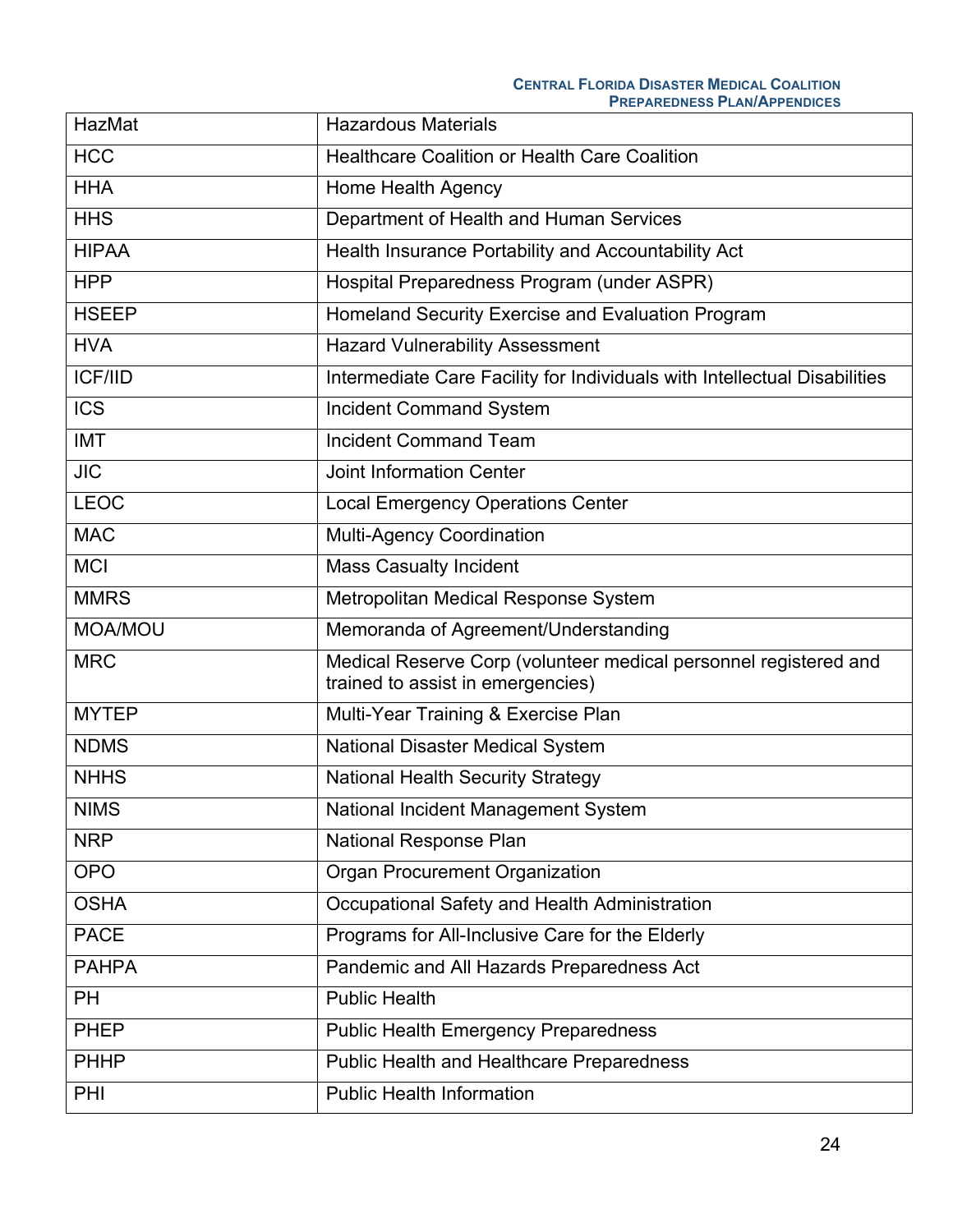| <b>PHRAT</b>               | <b>Public Health Risk Assessment Tool</b>                                                                                                                                                                                                                                                                                                              |
|----------------------------|--------------------------------------------------------------------------------------------------------------------------------------------------------------------------------------------------------------------------------------------------------------------------------------------------------------------------------------------------------|
| <b>PPE</b>                 | <b>Personal Protective Equipment</b>                                                                                                                                                                                                                                                                                                                   |
| <b>PREP</b>                | <b>Public Readiness and Emergency Preparedness</b>                                                                                                                                                                                                                                                                                                     |
| <b>PRTF</b>                | <b>Psychiatric Residential Treatment Facility</b>                                                                                                                                                                                                                                                                                                      |
| <b>RDSTF</b>               | Regional Domestic Security Task Force. Following 9/11, a functional<br>structure for emergency preparedness within Florida was created in<br>Florida Statute, based on the Department of Law Enforcement<br>regions                                                                                                                                    |
| <b>RDSTF Co-Chairs</b>     | Each of the seven RDSTF regions in Florida is co-chaired by a Sheriff<br>and the FDLE Special Agent in Charge. Additionally, there are co-<br>chairs in each region for specific disciplines, including Health and<br>Medical, Law Enforcement, Fire Rescue, etc.                                                                                      |
| Region 5                   | The East Central Florida RDSTF area comprised of nine counties<br>(Brevard, Indian River, Lake, Martin, Orange, Osceola, Seminole, St.<br>Lucie, and Volusia Counties)                                                                                                                                                                                 |
| <b>RERA</b>                | Regional Emergency Response Advisor                                                                                                                                                                                                                                                                                                                    |
| <b>RHC</b>                 | <b>Rural Health Clinics</b>                                                                                                                                                                                                                                                                                                                            |
| <b>RMAT</b>                | Regional Medical Assistance Team                                                                                                                                                                                                                                                                                                                       |
| <b>RNHCI</b>               | Religious Nonmedical Health Care Institution                                                                                                                                                                                                                                                                                                           |
| <b>SEOC</b>                | <b>State Emergency Operations Center</b>                                                                                                                                                                                                                                                                                                               |
| <b>SHSGP</b>               | <b>State Homeland Security Grant Program</b>                                                                                                                                                                                                                                                                                                           |
| <b>SLRC</b>                | <b>State Logistics Response Center</b>                                                                                                                                                                                                                                                                                                                 |
| <b>SNF</b>                 | <b>Skilled Nursing Facility</b>                                                                                                                                                                                                                                                                                                                        |
| <b>SNS</b>                 | <b>Strategic National Stockpile</b>                                                                                                                                                                                                                                                                                                                    |
| SpN                        | <b>Special Needs</b>                                                                                                                                                                                                                                                                                                                                   |
| <b>SpNS</b>                | <b>Special Needs Shelter</b>                                                                                                                                                                                                                                                                                                                           |
| <b>START</b>               | Simple Triage and Rapid Treatment                                                                                                                                                                                                                                                                                                                      |
| <b>SWP</b>                 | <b>State Warning Point</b>                                                                                                                                                                                                                                                                                                                             |
| <b>Target Capabilities</b> | Federally identified capabilities needed across all disciplines to<br>effectively prepare for, respond to, and recover from a disaster (all<br>target capabilities are outlined in Florida's Domestic Security<br>Strategy, and healthcare target capabilities are outlined in the Florida<br>Public Health and Healthcare Preparedness Strategic Plan |
| <b>TRAIN</b>               | Triage by Resource Allocation for IN-patient                                                                                                                                                                                                                                                                                                           |
| <b>VA</b>                  | <b>Veterans Administration</b>                                                                                                                                                                                                                                                                                                                         |